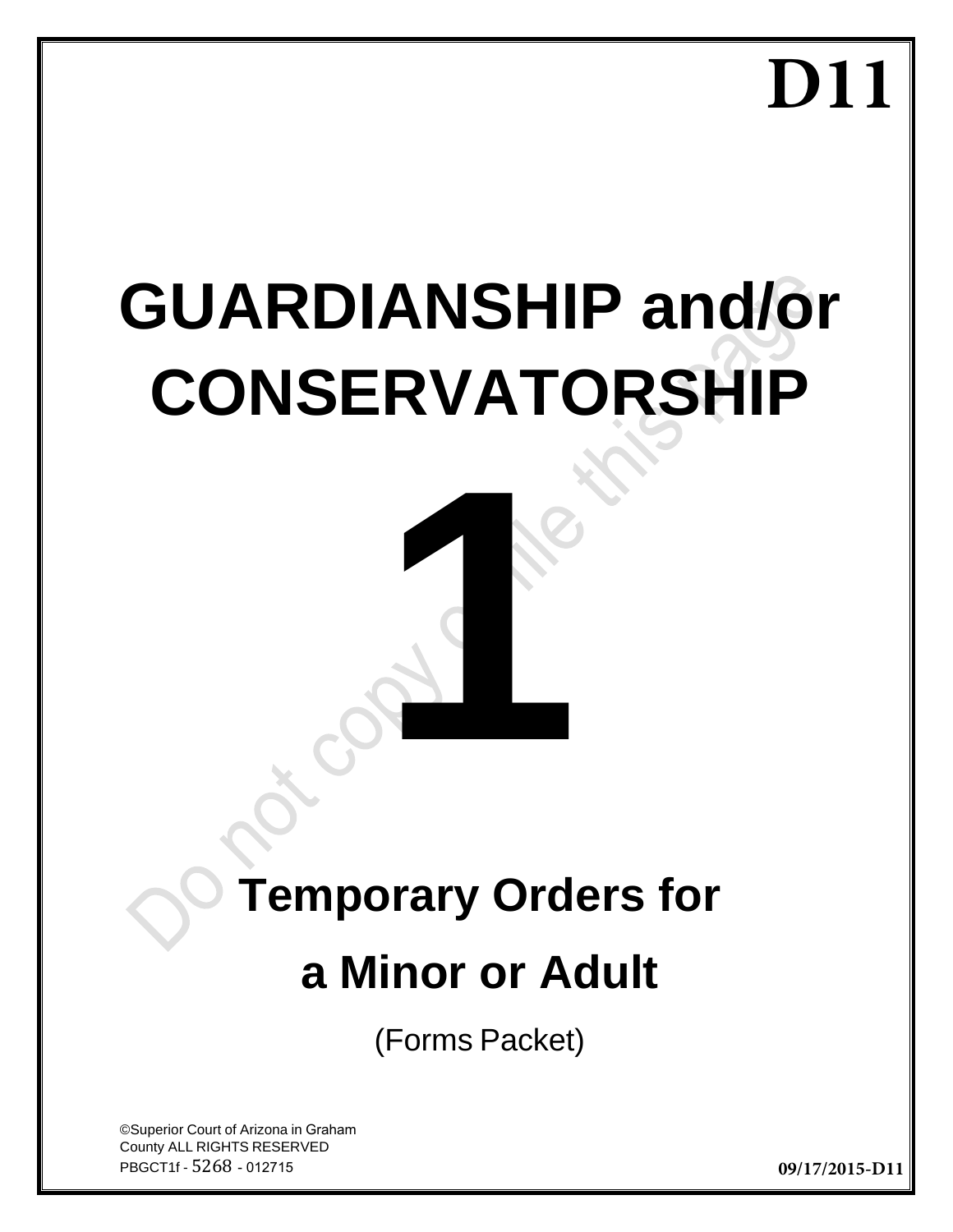# **SELF-SERVICE CENTER**

# **PROCEDURES: HOW TO GET A GUARDIAN and/or CONSERVATOR FOR AN ADULT OR A MINOR ON A TEMPORARY and/or EMERGENCY BASIS**

**1. Introduction:** These are the steps to ask the Court to appoint a **Temporary** Guardian or Conservator for a minor or an adult. A temporary guardianship or conservatorship appointment may may be requested when you need the guardian or conservator for a set period of time of no more than six months, and/or that there is an emergency that requires immediate appointment action to protect a person who cannot handle his or her own affairs, or to deal with and protect that person's income and assets.

Sometimes a person needs a guardian or a conservator appointed without prior notice ("ex parte") to that person or others who would otherwise be entitled to receive notice of such a legal action. This means that the temporary appointment is done very fast and without letting others know about it ahead of time. **This is a very serious matter**. The Judge will not grant the temporary appointment without notice unless you have **a very good reason** and can prove that **immediate and irreparable injury, loss, or damage will result before notice can be given**.

**2. Complete the paperwork for the Temporary Order:** Decide if you are applying for a **Guardian**, a **Conservator**, or **both**. If you are not sure, the Self- Service Center has information to describe the differences between the different appointments.

Fill out all the forms for the **temporary appointment** completely and in **black ink**. Make **3 copies** of the completed forms. The forms you need to complete are the following:

- PETITION FOR APPOINTMENT OF TEMPORARY GUARDIAN/CONSERVATOR**.** If this is a petition for an adult, attach a copy of the latest doctor report to the petition. If you do not have this report, then you must make the doctor available to give testimony at the court hearing. Inform the judge's staff you will need a telephone at the hearing to call the doctor.
- NOTICE OF HEARING ON APPOINTMENT OF A TEMPORARY GUARDIAN AND/OR CONSERVATOR. This is the document the Judge's staff will complete if the Judge decides that you need a hearing and need to give advance notice of the hearing.
- ORDER APPOINTING TEMPORARY GUARDIAN/CONSERVATOR.
- LETTERS OF APPOINTMENT OF TEMPORARY GUARDIAN/CONSERVATOR, AND ACCEPTANCE OF APPOINTMENT.
- ORDER TO GUARDIANS AND CONSERVATORS. Remember to sign the Acknowledgment on last page of the Order (This document is only for guardian/conservator for an ADULT).
- **3. If applicable, complete the paperwork for the PERMANENT ORDER:** Complete the forms for the appointment of the permanent guardian and/or conservator. The following is the list of forms you need to start the case for the permanent appointment.
	- PROBATE COVER SHEET: For guardianship and conservatorships for an adult or minor
	- PETITION FOR APPOINTMENT OF GUARDIAN AND/OR CONSERVATOR: (adult or minor)
	- AFFIDAVIT OF PROPOSED APPOINTEE: Pursuant to ARS §14-5106 (adult or minor)
	- INFORMATION SHEET TO COURT INVESTIGATOR: (adult only)
	- **INSTRUCTIONS AND REQUEST FOR HEARING DATE: (adult or minor)**
- **4. Make copies of all the paperwork:** Make **3 copies** of all the forms. Assemble the copies so that you have **4 complete packets** -- the **originals and 3 sets** of copies.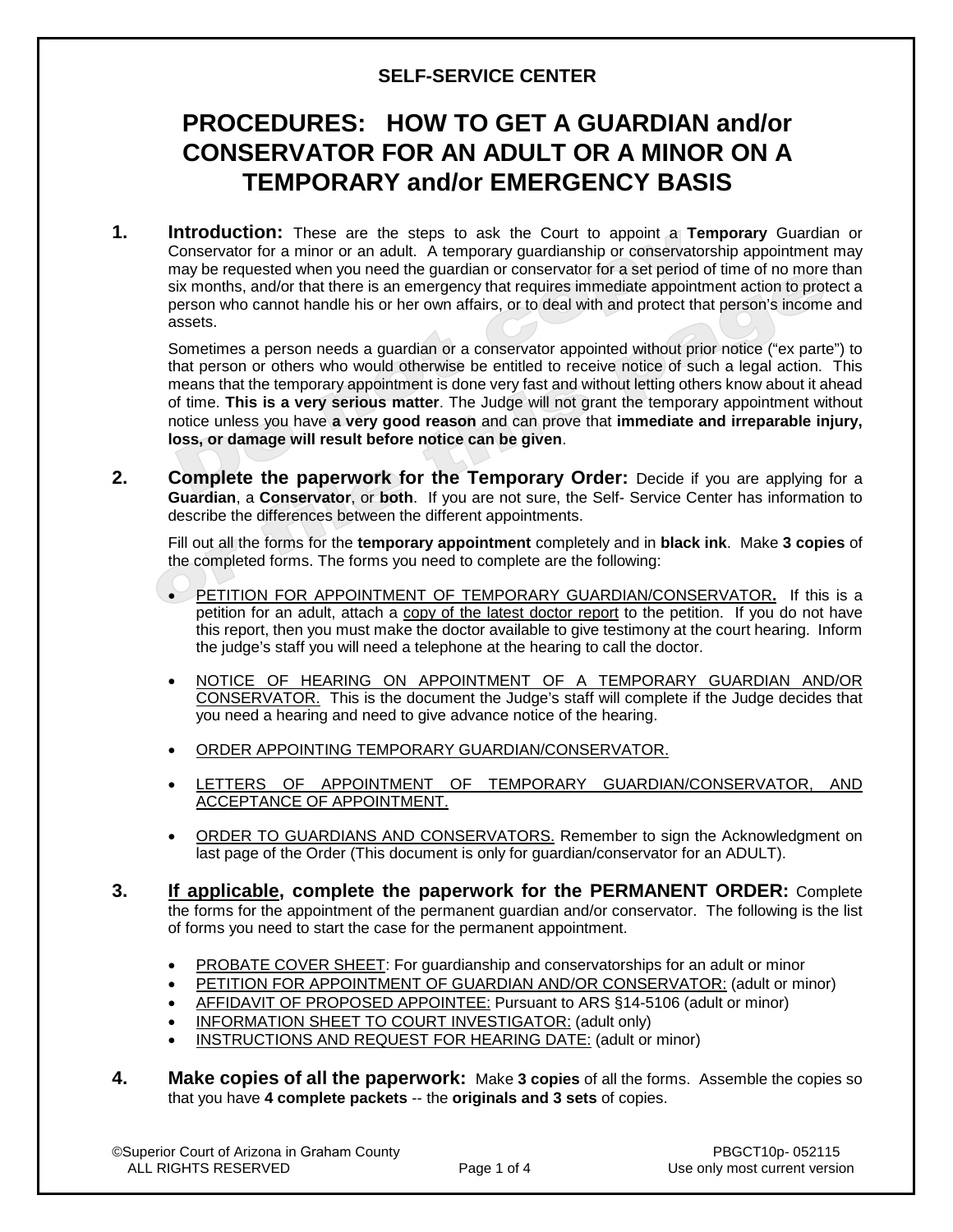**5. File the papers at the court:** Determine where to file the court forms.

#### GRAHAM COUNTY SUPERIOR COURT 800 WEST MAIN STREET SAFFORD, ARIZONA 85546

Open: 8:00 a.m. – 5:00 p.m.

GO TO THE CLERK'S OFFICE: Take the **original and 3 copies** of the following documents **to the Clerk of the Court, Probate Registrar**:

- PROBATE COVER SHEET
- PETITION FOR APPOINTMENT OF TEMPORARY GUARDIAN AND/OR CONSERVATOR
- **(if applicable)** PETITION FOR APPOINTMENT OF PERMANENT GUARDIAN AND/OR CONSERVATOR (**with** *Request for Appointment of Attorney, Physician, and Court Investigator/Visitor* (adult only)); **AND**
- AFFIDAVIT OF PROPOSED APPOINTEE **Pursuant to ARS §14-5106**
- INFORMATION SHEET FOR COURT INVESTIGATOR (adult only)

**PAY YOUR FILING FEE:** A list of current fees is available from the Self Service Center and from the Clerk of Court's website.

If you cannot afford the filing fee and/or the fee for having the papers served by the Sheriff or by publication, you may request a deferral (payment plan) when you file your papers with the Clerk of the Court. Deferral Applications are available at no charge from the Self-Service Center.

WHAT THE CLERK WILL DO: The Clerk will file the **original** PROBATE COVER SHEET. The Clerk will file originals of the following documents, and give you back clerk-stamped copies to show these documents were filled:

- PETITION FOR APPOINTMENT OF TEMPORARY GUARDIAN/CONSERVATOR;
- **(if applicable)** PETITION FOR APPOINTMENT OF PERMANENT GUARDIAN/CONSERVATOR OF A MINOR OR AN ADULT; **AND**
- **AFFIDAVIT OF PROPOSED APPOINTEE.**

NOTE YOUR "PB" CASE NUMBER: The case number assigned is stamped in the upper right-hand corner of all the documents the clerk stamped for you. The case number always starts with the initials "PB". **Use this number on every paper you file with the court from now on.**

#### **6. Get the permanent hearing date scheduled (if applicable)**. Take **originals** of one or both of these papers to Probate Court Administration:

- PETITIONER'S INFORMATION SHEET TO COURT INVESTIGATOR (adults only),
- INSTRUCTIONS AND REQUEST FOR HEARING DATE (adults or minors); **AND**

Take **2 copies** of these **conformed papers** to Probate Court Administration:

- PETITION FOR APPOINTMENT OF GUARDIAN AND/OR CONSERVATOR,
- AFFIDAVIT OF PROPOSED APPOINTEE **Pursuant to ARS §14-5106, AND**
- INFORMATION SHEET TO COURT INVESTIGATOR (adult only)

©Superior Court of Arizona in Graham County PBGCT10p- 052115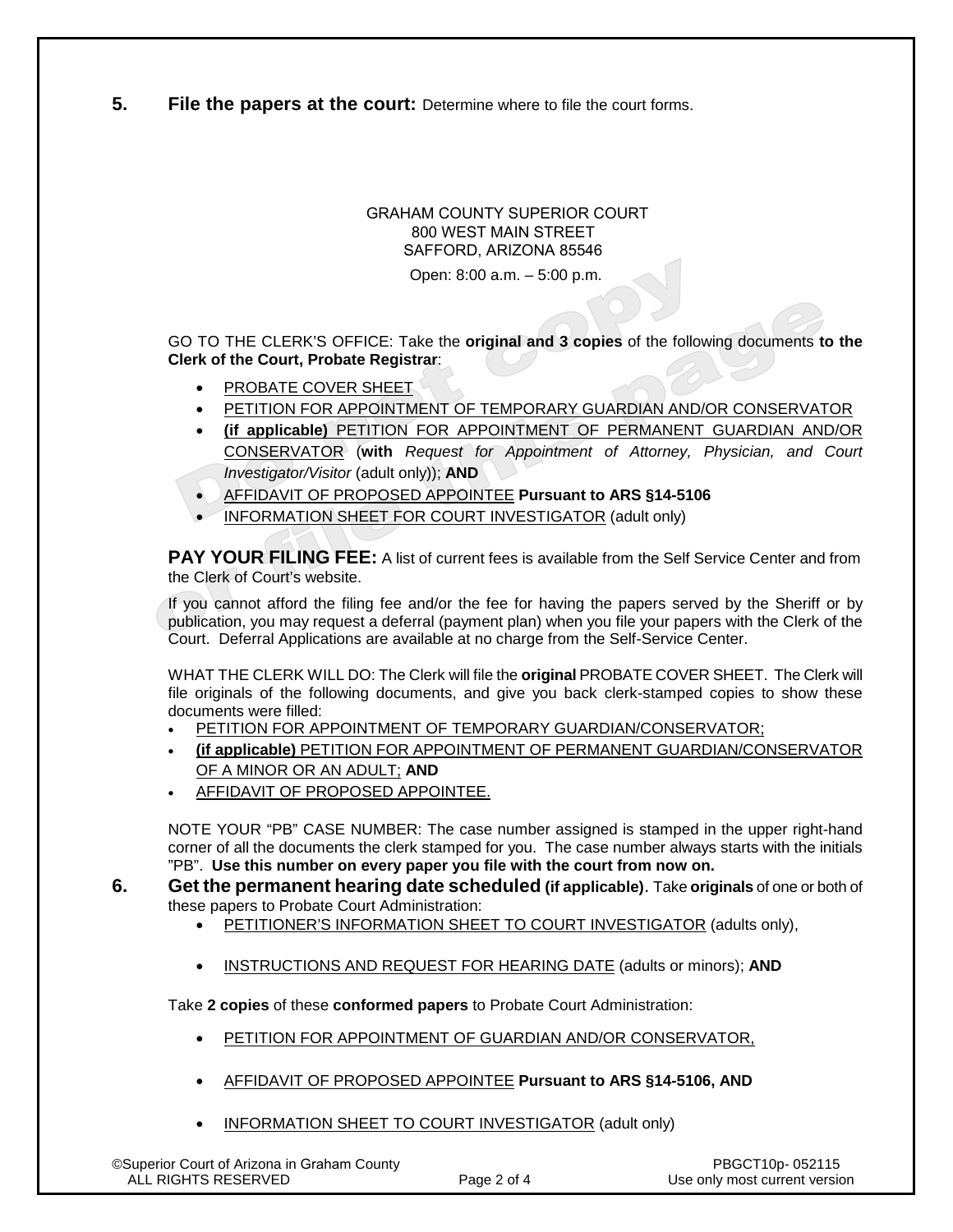Court Administration will schedule the permanent hearing on the form called INSTRUCTIONS AND REQUEST FOR HEARING DATE and return it to you. Now you know the **date**, **time**, and **location** of the hearing on the **permanent appointment** (if applicable), and the name of the Judicial officer who will hear the case.

#### **7. To get the hearing on the temporary emergency appointment scheduled:**

Now take these documents to the office of the Presiding Judge, which is in the same building as the Clerk and Court Administration:

- **Conformed copy** of PETITION FOR APPOINTMENT OF TEMPORARY GUARDIAN OR **CONSERVATOR**
- **Origina**l **and copy** of ORDER OF APPOINTMENT OF TEMPORARY GUARDIAN OR CONSERVATOR
- **Original and copy** of NOTICE OF HEARING FOR A TEMPORARY GUARDIAN AND/OR CONSERVATOR
- **Original and copy** of ORDER TO GUARDIANS AND/OR CONSERVATORS (Only if applying for guardianship/conservatorship for and ADULT)
- **Original and copy** of LETTERS OF TEMPORARY APPOINTMENT OF GUARDIAN AND/OR CONSERVATOR, AND ACCEPTANCE OF APPOINTMENT
- **Conformed copy** of PETITION FOR APPOINTMENT OF PERMANENT GUARDIAN AND/OR CONSERVATOR *(if applicable)*
- **Conformed copy** of AFFIDAVIT OF PROPOSED APPOINTEE **Pursuant to ARS § 14-5106**
- **Copy** of INSTRUCTIONS AND REQUEST FOR HEARING DATE that was highlighted with a colored marker by Court Administration to show the date, time, place, and Judge for the hearing.

The Judge will decide whether to give you a hearing, and whether the hearing must be with notice. If the Judge's staff completes the NOTICE OF HEARING form, that means you need to give notice of the hearing to **everyone entitled to notice** before the hearing.

- **8. To get the lawyer appointed (for adults only):** If this is a guardianship and/or conservatorship for an adult, the person you say needs a guardian and/or conservator must also have a lawyer, whether the hearing is with or without notice. If there is no lawyer already representing him/her in this matter, you must call for a court-appointed lawyer. Call the **Office of Court-Appointed Counsel (OCAC), 602-506-7228, between 8:00 a.m. and 5:00 p.m., Monday through Friday.** Be prepared to give the following information:
	- That you need the name of a lawyer for appointment on a PETITION FOR A TEMPORARY GUARDIAN AND/OR CONSERVATOR FOR AN ADULT;
	- The PB case number;
	- The name of the person who needs a guardian and/or conservator and the address and phone number where that person is currently living; **AND**
	- The date and time of the scheduled court hearing and the name of the Judge or Commissioner who will be hearing the matter.
	- **9. Give notice about the court case:** (ARS §§ 14-5310 and 5401.) If this is an emergency hearing, **with notice**, you must give notice to everyone just like a PETITION TO APPOINT OR REMOVE A GUARDIAN AND/OR CONSERVATOR*.* See **Packet No. 2**--*Service and Notice of the Court Hearing.* Notice must be complete prior to the hearing.

| <b>©Superior Court of Arizona in Graham County</b> |
|----------------------------------------------------|
| ALL RIGHTS RESERVED                                |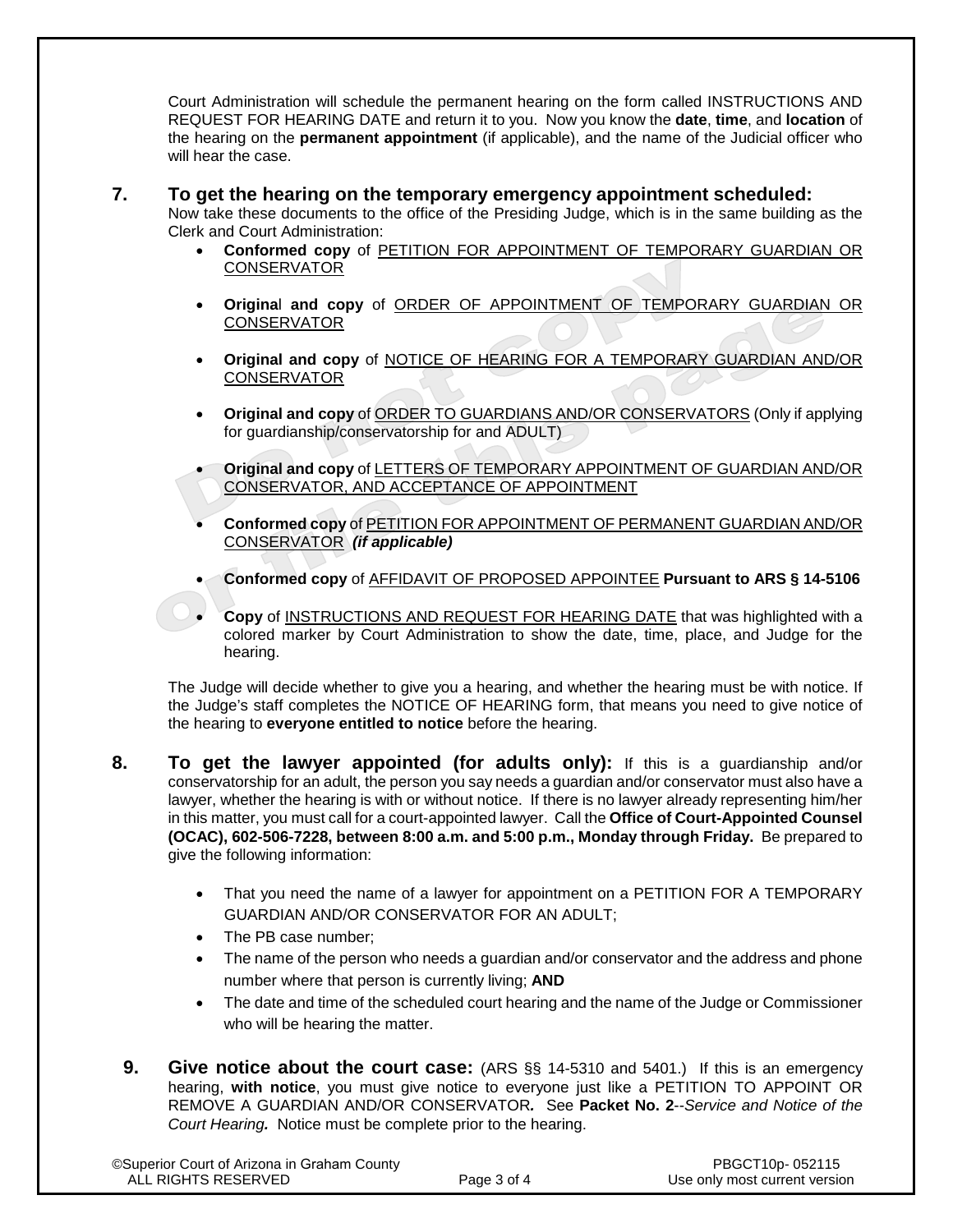If this is an emergency hearing, **without notice**, you must give notice to the person you say needs the temporary emergency guardianship and/or conservatorship by personal service **within 72 hours** of the date and time of the court order. No other method of notice is allowed in these cases. Give notice to everyone else just like a PETITION TO APPOINTMENT OR REMOVE A GUARDIAN AND/OR CONSERVATOR.

After giving legal notice as instructed, you would file the following documents:

- NOTICE OF HEARING ON TEMPORARY APPOINTMENT,
- WAIVER OF NOTICE OF HEARING **(if applicable)**, **AND**
- PROOF OF NOTICE OF HEARING
- **10. Before the hearing:** If you were required to give advance notice of the temporary emergency hearing, file the **originals** of the following documents: NOTICE OF HEARING, WAIVER OF NOTICE, **(If applicable)**, and PROOF OF NOTICE.

Bring copies of all **3 documents** to the office of the Judge who will hear the temporary petition. Do this as soon as possible, at least **5 business days before the hearing** on the temporary petition. Otherwise, bring these documents with you to the hearing.

**11. At the hearing:** Bring to the hearing the **originals and 1 copy** of LETTERS OF TEMPORARY APPOINTMENT AND ACCEPTANCE OF APPOINTMENT. Tell the Judge about the case, and why the temporary appointment is necessary. Bring all paperwork with you that you think is applicable, such as reports about the person you say needs the guardian and/or conservator, financial records for the person, etc.

**If this is a temporary appointment for an adult:** You will need to have the doctor testify by telephone. Call the doctor's office ahead of time to arrange this, and tell the Judge's staff the name and telephone number of the doctor so they can connect the telephone for the court hearing.

**12. After the court hearing** (GO TO THE CLERK): If the Judge signs the ORDER OF TEMPORARY APPOINTMENT, take the Order to the Clerk's office to be filed. Also take the **original and copy** of the LETTERS OF TEMPORARY APPOINTMENT.

The Clerk will complete the LETTERS, you will sign the ACCEPTANCE, and then you will need a **certified copy** to show you are the official person appointed by the Judge.

A list of current fees is available from the Self Service Center and from the Clerk of Court's website.

If you did not already give legal notice about the PETITION FOR TEMPORARY APPOINTMENT and the court hearing as described in **STEP 10**, you must now give notice of the court papers and the hearing to **everyone who is entitled** to know about the court case before the hearing date.

**13. Other help:** Court personnel can answer **questions** about procedures, but only a lawyer can give legal advice. The Self-Service Center has a list of lawyers who will, for a fee, assist you on a task-bytask basis or advise you on how to conduct your own case. You may view the list at the Self Service Center or on the Court's web site.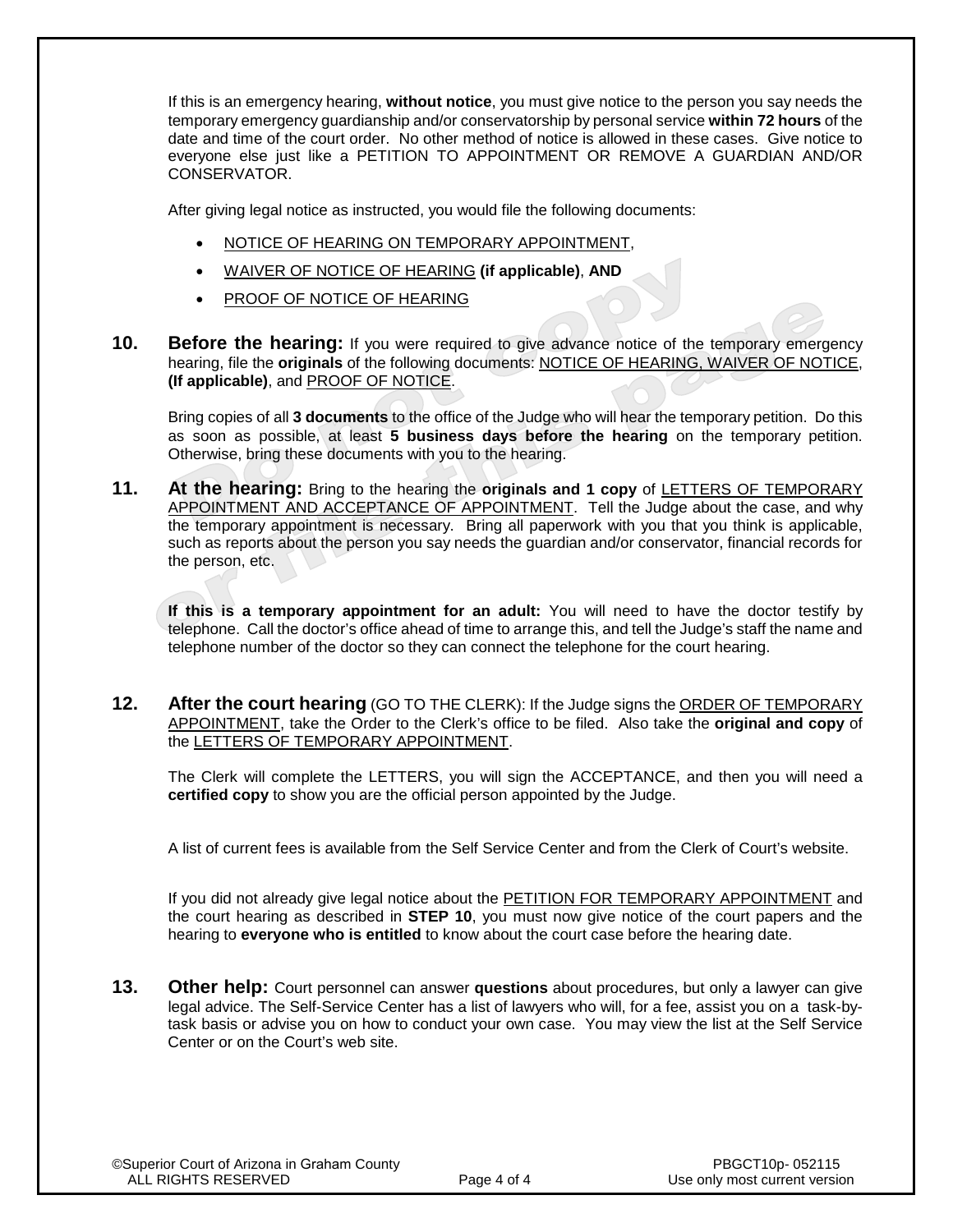# **SELF-SERVICE CENTER**

# **TEMPORARY EMERGENCY APPOINTMENT OF GUARDIAN AND/OR CONSERVATOR FOR AN ADULT OR MINOR**

## *You may use this packet if the following factors apply to your situation:*

- $\checkmark$  You want to have the court appoint a quardian and/or conservator or one or more persons on a temporary or emergency basis for a period of *not more than* 6 months.**\***
- $\checkmark$  The person(s) needing the guardian and/or conservator lives in Graham County.

 You believe that the adult or minor needs to have a guardian and/or conservator temporarily and/or immediately.

 If the person needing a guardian is under the age of 18, the person who will serve as guardian is *not* one of the parents.\*\*

 You are applying for Guardianship/Conservatorship for more than person under the age of 18, they have the same parents.**\*\*\***

- **\*** If the need for the guardianship will continue for more than 6 months, you will need to petition for "permanent" guardianship.
- **\*\*** Note that a parent MAY serve as conservator for their own child.
- \*\*\* If there are multiple children and they do not all have the same fathers and mothers, you must file a separate case for each set of parents.

**READ ME:** Consulting a lawyer before filing documents with the court may help prevent unexpected results. A list of lawyers you may hire to advise you on handling your own case or to perform specific tasks, as well as a list of court-approved mediators can be found on the Self-Service Center website.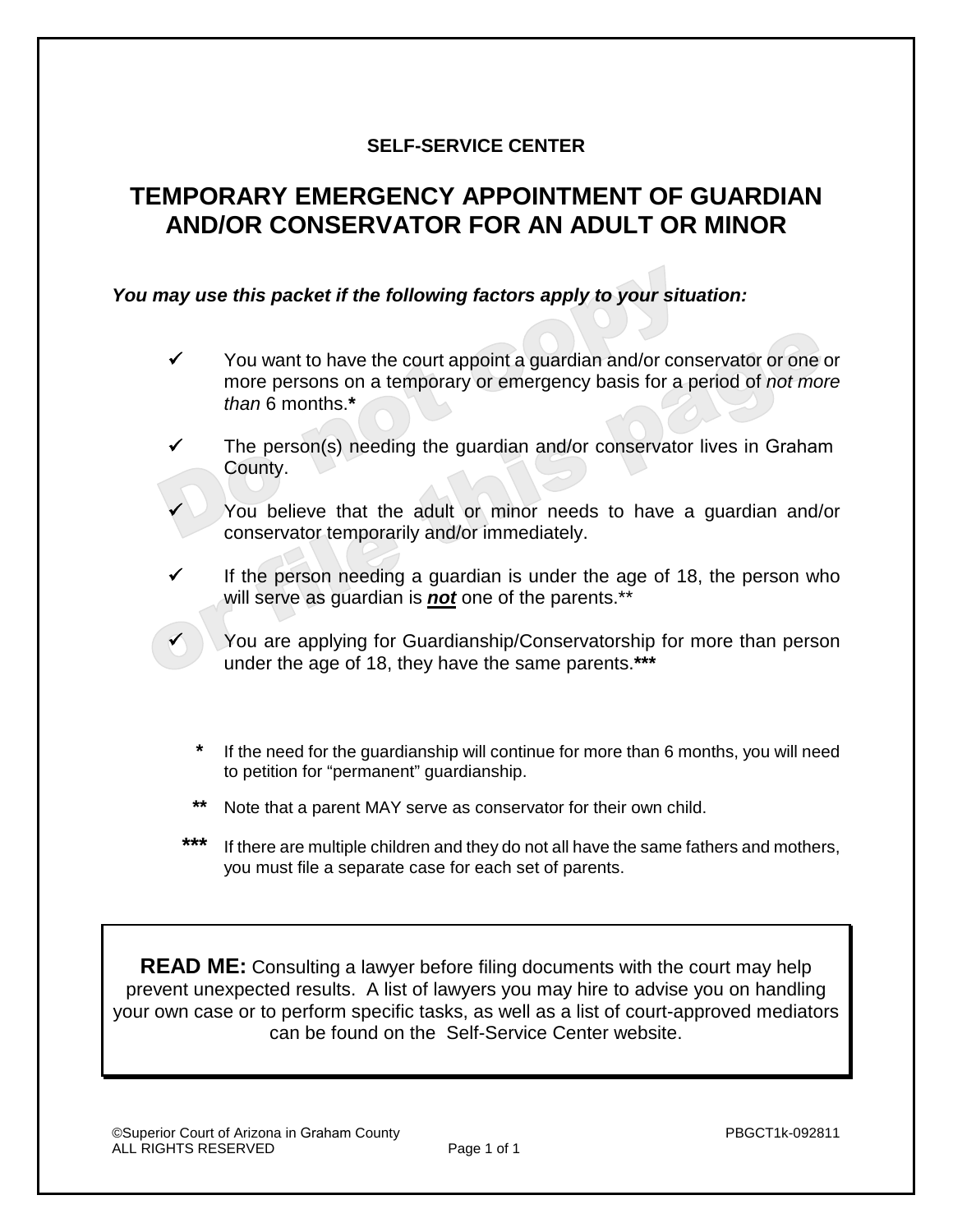# **SUPERIOR COURT OF ARIZONA IN GRAHAM COUNTY**

FOR CLERK'S USE ONLY

# **PROBATE INFORMATION COVER SHEET**

#### **Case Number:**

A person needing a guardian or conservator is the "**ward**". A person who died is the "**decedent**".

| INFORMATION ABOUT THE WARD or THE DECEDENT                                                                                                        |                                                                                                                                                                                                                                |  |  |  |
|---------------------------------------------------------------------------------------------------------------------------------------------------|--------------------------------------------------------------------------------------------------------------------------------------------------------------------------------------------------------------------------------|--|--|--|
| <b>NAME:</b>                                                                                                                                      | DATE OF BIRTH: NOTE: NOTE: NOTE: NOTE: NOTE: NOTE: NOTE: NOTE: NOTE: NOTE: NOTE: NOTE: NOTE: NOTE: NOTE: NOTE: NOTE: NOTE: NOTE: NOTE: NOTE: NOTE: NOTE: NOTE: NOTE: NOTE: NOTE: NOTE: NOTE: NOTE: NOTE: NOTE: NOTE: NOTE: NOT |  |  |  |
| <b>MAILING ADDRESS:</b>                                                                                                                           |                                                                                                                                                                                                                                |  |  |  |
|                                                                                                                                                   |                                                                                                                                                                                                                                |  |  |  |
| <b>TELEPHONE (Home):</b><br><u> 1980 - Johann Barn, fransk politik (d. 1980)</u>                                                                  | SSN:                                                                                                                                                                                                                           |  |  |  |
|                                                                                                                                                   |                                                                                                                                                                                                                                |  |  |  |
| ADDITIONAL WARDS ARE INVOLVED. Information listed separately.                                                                                     |                                                                                                                                                                                                                                |  |  |  |
| INFORMATION ABOUT THE PETITIONER, the person filing these papers.                                                                                 |                                                                                                                                                                                                                                |  |  |  |
| <b>NAME:</b><br><u> 1989 - Johann Barbara, markazi bashkar a shekara ta 1989 - André a shekara ta 1989 - André a shekara ta 198</u>               |                                                                                                                                                                                                                                |  |  |  |
| <b>MAILING ADDRESS:</b><br><u> 1989 - Johann Stoff, deutscher Stoffen und der Stoffen und der Stoffen und der Stoffen und der Stoffen und der</u> |                                                                                                                                                                                                                                |  |  |  |
| <b>TELEPHONE:</b><br><u> 1980 - Johann Barbara, martin d</u>                                                                                      |                                                                                                                                                                                                                                |  |  |  |
| INFORMATION ABOUT PETITIONER'S ATTORNEY: $\Box$ Petitioner is not represented by an attorney, or                                                  |                                                                                                                                                                                                                                |  |  |  |
| <b>NAME:</b><br><u> 1989 - Jan Sarajević, politik i postala i postala i postala i postala i postala i postala i postala i postala</u>             | <b>BAR#</b><br><u> 1989 - John Stein, Amerikaansk kanton (</u>                                                                                                                                                                 |  |  |  |
| <b>TELEPHONE:</b>                                                                                                                                 | <b>EMAIL:</b>                                                                                                                                                                                                                  |  |  |  |
|                                                                                                                                                   |                                                                                                                                                                                                                                |  |  |  |
| An INTERPRETER IS NEEDED for this language:<br>By<br><u> 1989 - Johann Barnett, fransk politik (d. 1989)</u>                                      |                                                                                                                                                                                                                                |  |  |  |
|                                                                                                                                                   |                                                                                                                                                                                                                                |  |  |  |
| (List Names of) Persons who need interpreter:                                                                                                     | Name: <u>________________________</u>                                                                                                                                                                                          |  |  |  |
|                                                                                                                                                   |                                                                                                                                                                                                                                |  |  |  |
|                                                                                                                                                   | STAFF USE ONLY: REASON FEES NOT PAID: □ Government Charge □ Deferred                                                                                                                                                           |  |  |  |
|                                                                                                                                                   | NATURE OF ACTION: Place an "X" next to number which describes the nature of the case. Check only ONE.                                                                                                                          |  |  |  |
| 200 ESTATE                                                                                                                                        | <b>220 CONSERVATOR</b>                                                                                                                                                                                                         |  |  |  |
| _201 Formal Appointment of Personal                                                                                                               | $221$ Minor                                                                                                                                                                                                                    |  |  |  |
| Representative                                                                                                                                    | 222 Adult Incapacitated Person                                                                                                                                                                                                 |  |  |  |
| 202 Informal Appointment of Personal                                                                                                              | <b>230 GUARDIANSHIP</b>                                                                                                                                                                                                        |  |  |  |
| Representative<br>203 Ancillary Administration                                                                                                    | 231 Minor                                                                                                                                                                                                                      |  |  |  |
| 204 Affidavit of Succession to Realty                                                                                                             | 232 Adult (including those with Dementia, Alzheimer's)                                                                                                                                                                         |  |  |  |
| 205 Trust Administration                                                                                                                          | 233 Adult Requiring In-Hospital Mental Health                                                                                                                                                                                  |  |  |  |
| 206 Formal Probate of Will                                                                                                                        | Treatment                                                                                                                                                                                                                      |  |  |  |
| 207 Informal Probate of Will                                                                                                                      | 240 GUARDIANSHIP-CONSERVATOR COMBINATION                                                                                                                                                                                       |  |  |  |
| 208 Proof of Authority                                                                                                                            | _____ 241 Minor                                                                                                                                                                                                                |  |  |  |
| 210 Other Specify                                                                                                                                 | 242 Adult (including those with Dementia, Alzheimer's)                                                                                                                                                                         |  |  |  |
| 211 Single Transaction/Limited Conservatorship<br>212 Foreign Domicilliary                                                                        | 243 Adult Requiring In-Hospital Mental Health<br>Treatment                                                                                                                                                                     |  |  |  |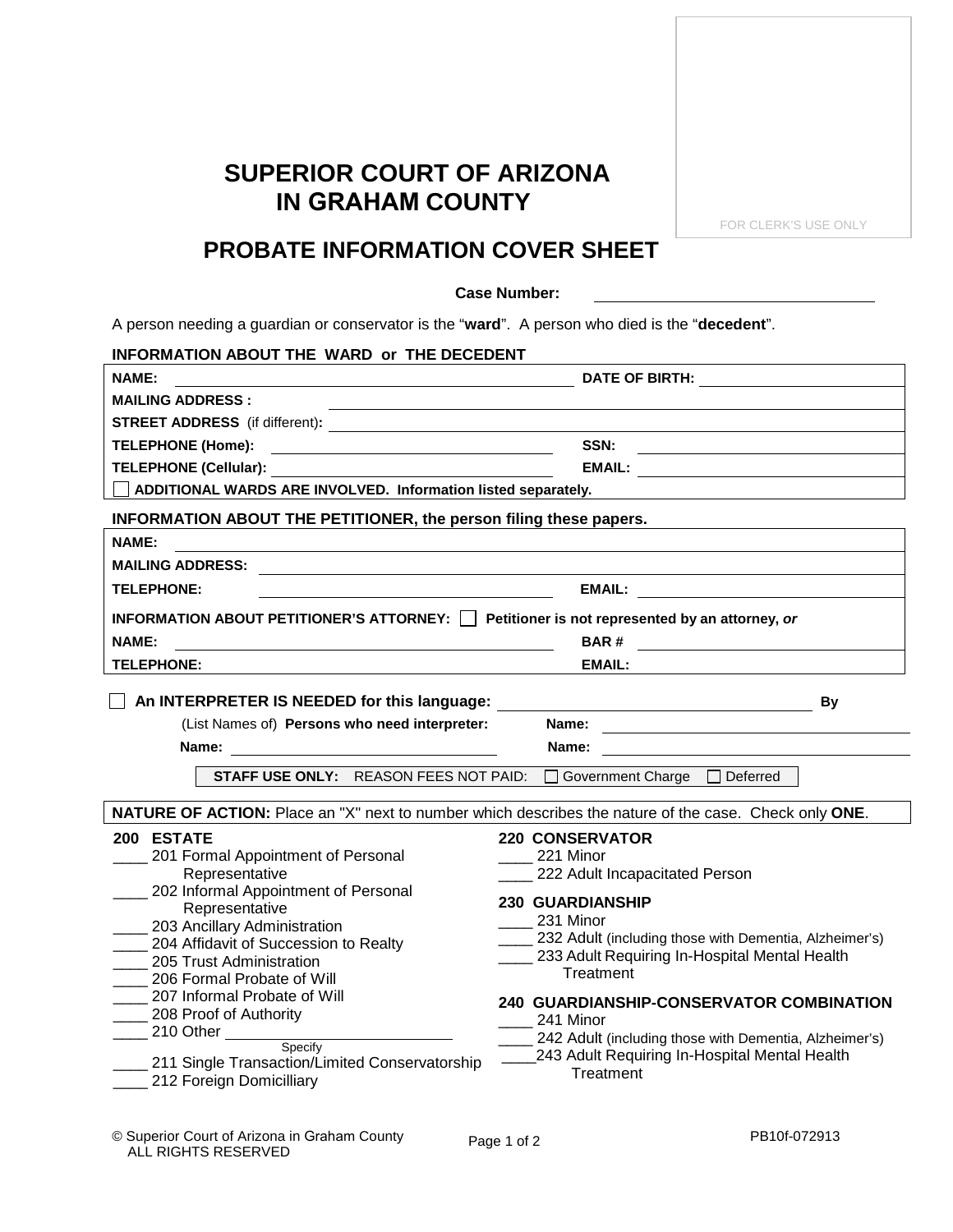Case No.

| the person to serve as guardian, conservator, or<br>INFORMATION ABOUT THE FIDUCIARY,<br>personal representative (executor) of the Estate of someone who died. |                   |                       |                    |                |                                       |
|---------------------------------------------------------------------------------------------------------------------------------------------------------------|-------------------|-----------------------|--------------------|----------------|---------------------------------------|
| <b>NAME:</b>                                                                                                                                                  |                   | <b>DATE OF BIRTH:</b> |                    |                |                                       |
| <b>MAILING ADDRESS:</b>                                                                                                                                       |                   |                       |                    |                |                                       |
| <b>STREET ADDRESS:</b> (if different)                                                                                                                         |                   |                       |                    |                |                                       |
| <b>TELEPHONE (Home):</b>                                                                                                                                      | SSN:              |                       |                    |                |                                       |
| TELEPHONE (Cellular):                                                                                                                                         |                   | <b>EMAIL:</b>         |                    |                |                                       |
| <b>TELEPHONE (Work):</b>                                                                                                                                      |                   | <b>CERTIFICATION#</b> |                    |                |                                       |
|                                                                                                                                                               |                   |                       |                    |                | (for State-Licensed Fiduciaries ONLY) |
| RELATIONSHIP TO THE WARD OR (if an estate matter) THE DECEDENT:                                                                                               |                   |                       |                    |                |                                       |
| <b>PHYSICAL DESCRIPTION:</b>                                                                                                                                  | <b>RACE:</b>      | <b>HEIGHT</b>         |                    | <b>WEIGHT:</b> |                                       |
|                                                                                                                                                               | <b>EYE COLOR:</b> |                       | <b>HAIR COLOR:</b> |                |                                       |

**By signing below, I state to the Court under penalty of perjury that the contents of this document are true and correct to the best of my knowledge and belief.**

Petitioner or Attorney Signature

# **NOTICE**

# **SUBMIT THIS FORM WITH NEW CASES ONLY.**

If there is already a (Graham County) Probate Court case number and you are filing in an existing Superior Court case in Graham County, **DO NOT SUBMIT THIS FORM**.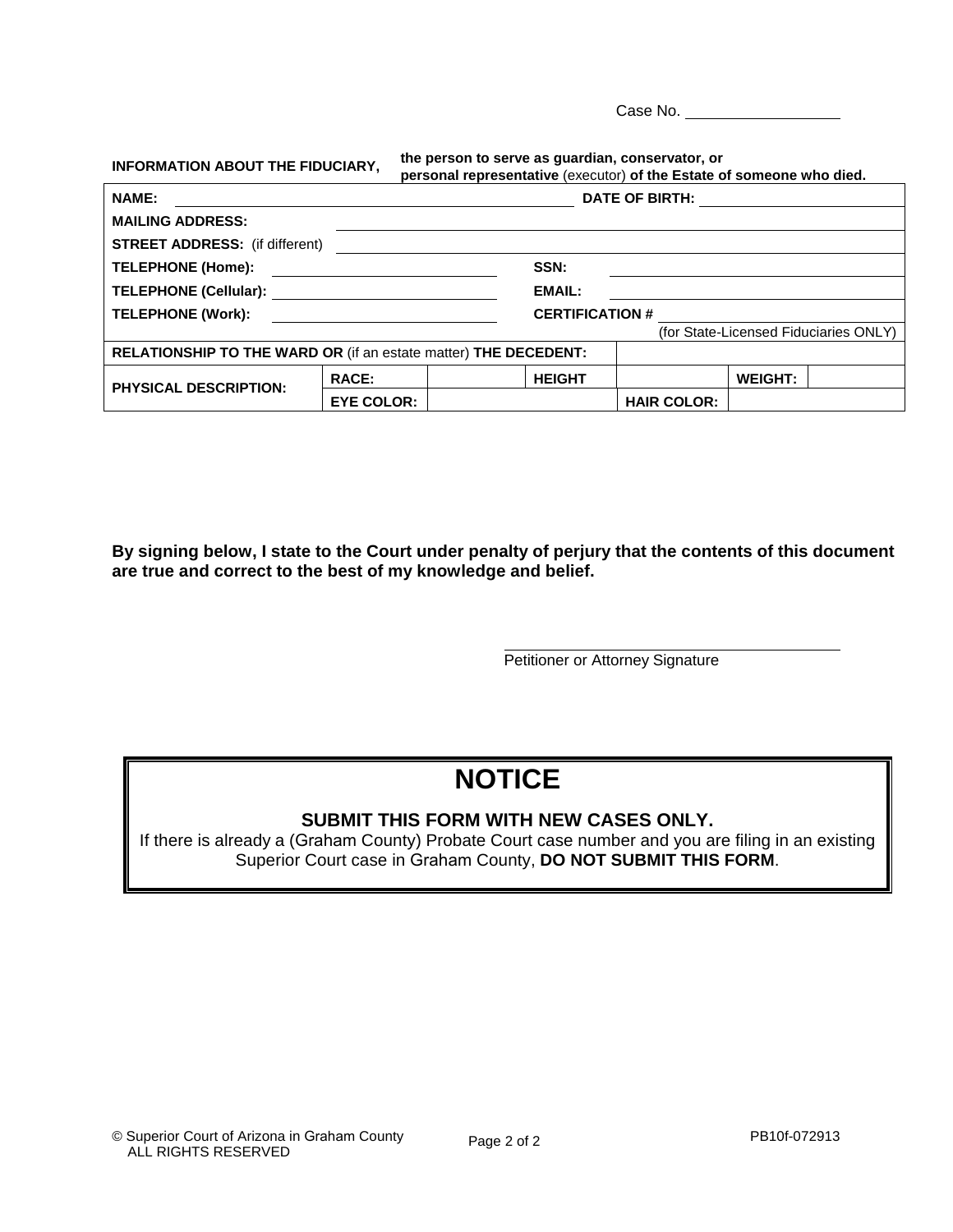| Email Address: No. 1996. The Contract of the Contract of the Contract of the Contract of the Contract of the Contract of the Contract of the Contract of the Contract of the Contract of the Contract of the Contract of the C |                                  |                      |
|--------------------------------------------------------------------------------------------------------------------------------------------------------------------------------------------------------------------------------|----------------------------------|----------------------|
| Lawyer's Bar Number: Management Communication of the United States and District Communications and District Co                                                                                                                 |                                  |                      |
|                                                                                                                                                                                                                                |                                  | FOR CLERK'S USE ONLY |
| Representing $\Box$ Self, without a Lawyer or $\Box$ Attorney for $\Box$ Petitioner OR $\Box$ Respondent                                                                                                                       |                                  |                      |
|                                                                                                                                                                                                                                | <b>SUPERIOR COURT OF ARIZONA</b> |                      |
|                                                                                                                                                                                                                                | IN GRAHAM COUNTY                 |                      |
| In the Matter of                                                                                                                                                                                                               | Case Number:                     |                      |
| Guardianship and/or Conservatorship of                                                                                                                                                                                         |                                  |                      |

| <b>PETITION FOR TEMPORARY</b> |
|-------------------------------|
| <b>APPOINTMENT OF</b>         |
| □ Guardian and Conservator    |
|                               |

Ē

- **Guardian Conservator**
- **EMERGENCY APPOINTMENT WITHOUT NOTICE REQUESTED**

**an Adult** 

## **UNDER PENALTY OF PERJURY:**

**\_\_\_\_\_\_\_\_\_\_\_\_\_\_\_\_\_\_\_\_\_\_\_\_\_\_\_\_\_\_\_\_\_\_\_**

| <b>INFORMATION REQUIRED BY ARIZONA LAW (A.R.S. § 14-5401)</b> |  |
|---------------------------------------------------------------|--|
|                                                               |  |

**1. Information about person to be protected by this temporary order:**

|    | Name:    | Date of birth:                                                                                                          |
|----|----------|-------------------------------------------------------------------------------------------------------------------------|
|    | Address: |                                                                                                                         |
| 2. |          | Information about any Petition for <i>Permanent</i> (longer than 6 months) Appointment of<br>a Guardian or Conservator: |
|    | A. I     | NO Petition for <i>permanent</i> appointment of a guardian or conservator has been filed or is<br>pending, or           |
|    |          | $\mathbf{B}$ . $\Box$ A petition for permanent appointment WAS filed on this date:                                      |
|    |          | <b>C.</b> Name of court where petition was filed:                                                                       |
|    |          | D. Type of Permanent Order requested: (check one)                                                                       |
|    |          | Guardianship and Conservatorship; or $\Box$ Guardianship; $\Box$ Conservatorship                                        |
|    |          |                                                                                                                         |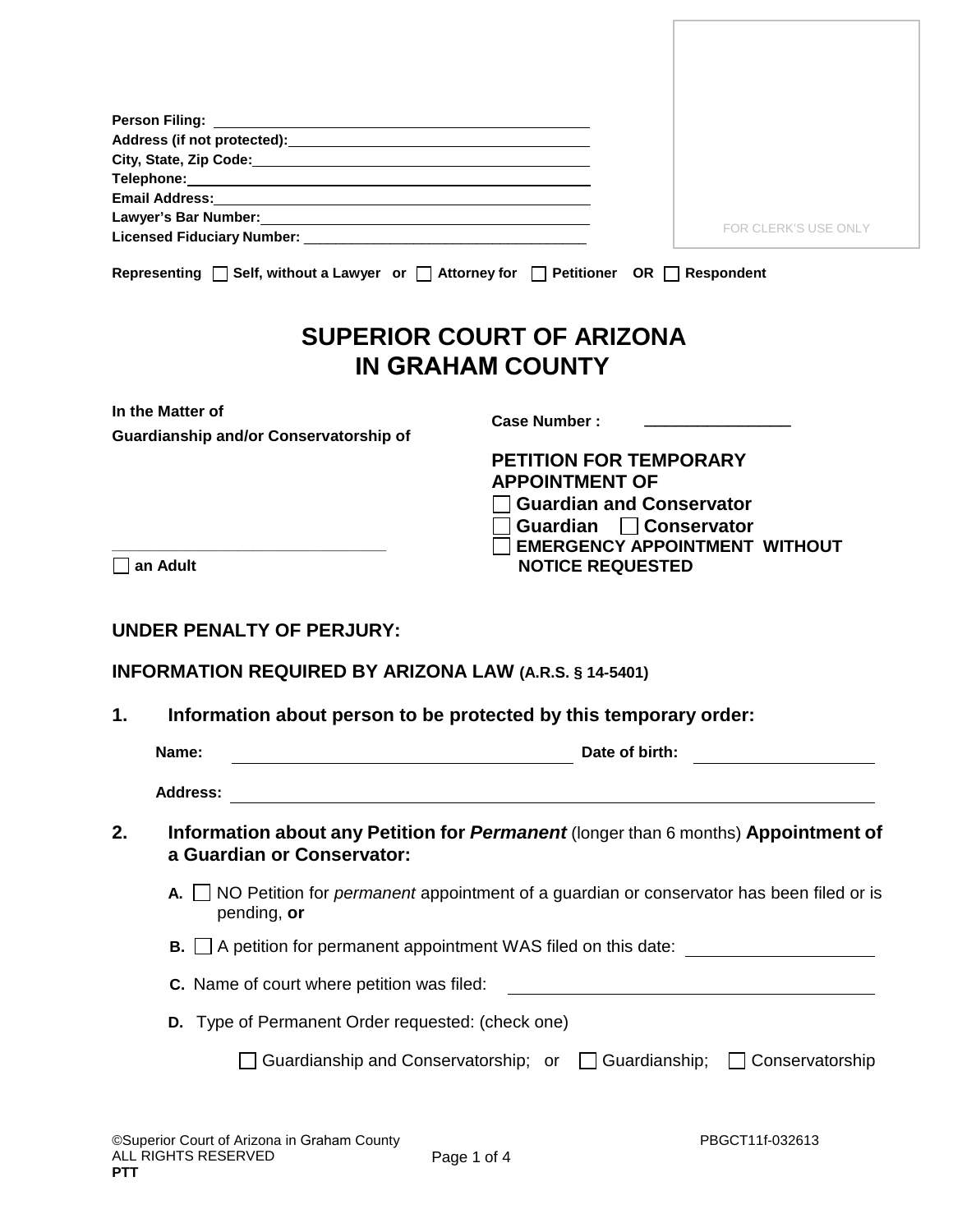- **E.** Information about court hearing scheduled for that petition:
	- 1 DATE, TIME, and PLACE OF HEARING:  $\blacksquare$
	- 2. NAME OF JUDICIAL OFFICER TO HEAR CASE:
- **3. Reasons for temporary appointment.** The temporary appointment of a guardian and/or conservator is necessary because: (Explain why the temporary appointment is necessary.)

- **4. Petitioner's relationship** to the person you say needs a guardian and/or conservator:
- **5. Why should this court choose the person you say should be the guardian/ conservator:**

**6. Information about person to be appointed guardian/conservator** (if different person than Petitioner) Name: Telephone:

Address: National Address: National Address: Date of Birth: National Address: National Address: National Address: National Address: National Address: National Address: National Address: National Address: National Address:

Relationship to the proposed incapacitated and/or protected person:

- **7. To the best of my knowledge**, (check one box):
	- No Guardian or Conservator has been appointed in any other court, and no court proceedings are П pending for such appointment;
	- $\Box$ Someone has been appointed or court proceedings are pending (explain who, when, in what court, and if appointee is guardian or conservator):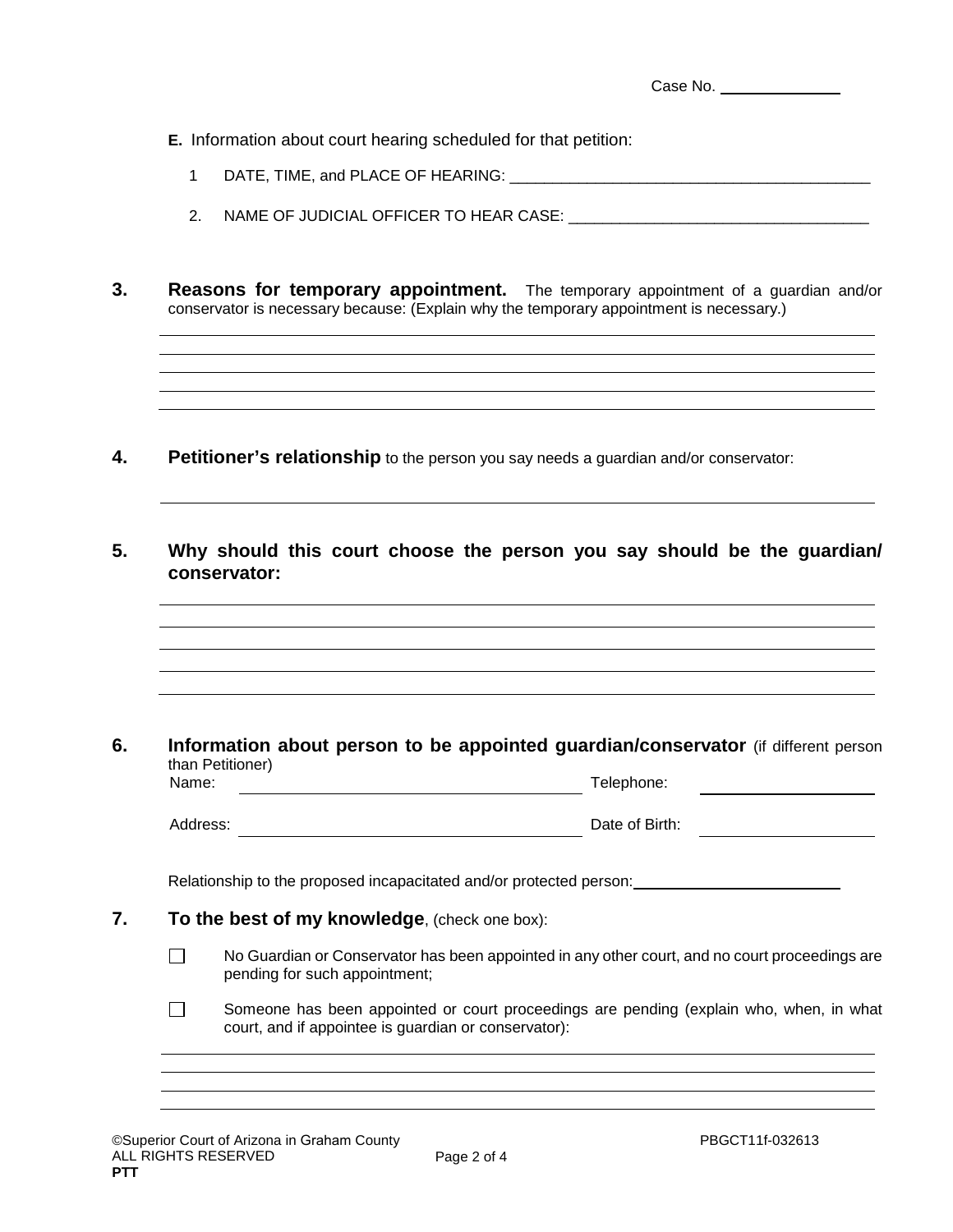**Complete 8 and 9 only if this temporary appointment is an emergency.** If this is not an emergency, skip to number 10.

- **8. Emergency Situation.** This case is an emergency and the appointment is necessary without notice to the person whom I say needs the guardian and/or conservator, or his/her attorney, because (explain here in detail why this needs to be done right away and without notice)
- **9. Physician's Report. Complete this only if the person you say needs the temporary guardian or conservator is an ADULT:** An affidavit or physician's report describing need for a guardian and/or conservator and reason for emergency

| $\mathcal{L}_{\mathcal{A}}$ | is attached to this Petition.                       |
|-----------------------------|-----------------------------------------------------|
| $\Box$                      | is not attached to this Petition (explain why not). |

- **10. Persons Entitled to Notice** under Arizona law, A.R.S. 14-5309 (adults), 5207 (minors) and 14-5310 (emergency) for guardians and 14-5405 (adults and minors) and 14-5401 for conservators. I have: (check one box)
	- $\Box$ Given notice to the person who needs a guardian and/or conservator, or his/her attorney, or others as follows:

|           | Name | Address   | <b>RELATIONSHIP to Person Who Needs</b><br>Guardian or Conservator<br>and how NOTICE was given |
|-----------|------|-----------|------------------------------------------------------------------------------------------------|
| А.        |      |           |                                                                                                |
| <b>B.</b> |      |           |                                                                                                |
| C.        |      |           |                                                                                                |
| D.        |      |           |                                                                                                |
|           |      | <b>OR</b> |                                                                                                |

 $\Box$ Not given notice to the person who needs a guardian and/or conservator, or his/her attorney, or others because (explain here why no advance notice about this court case should be given). I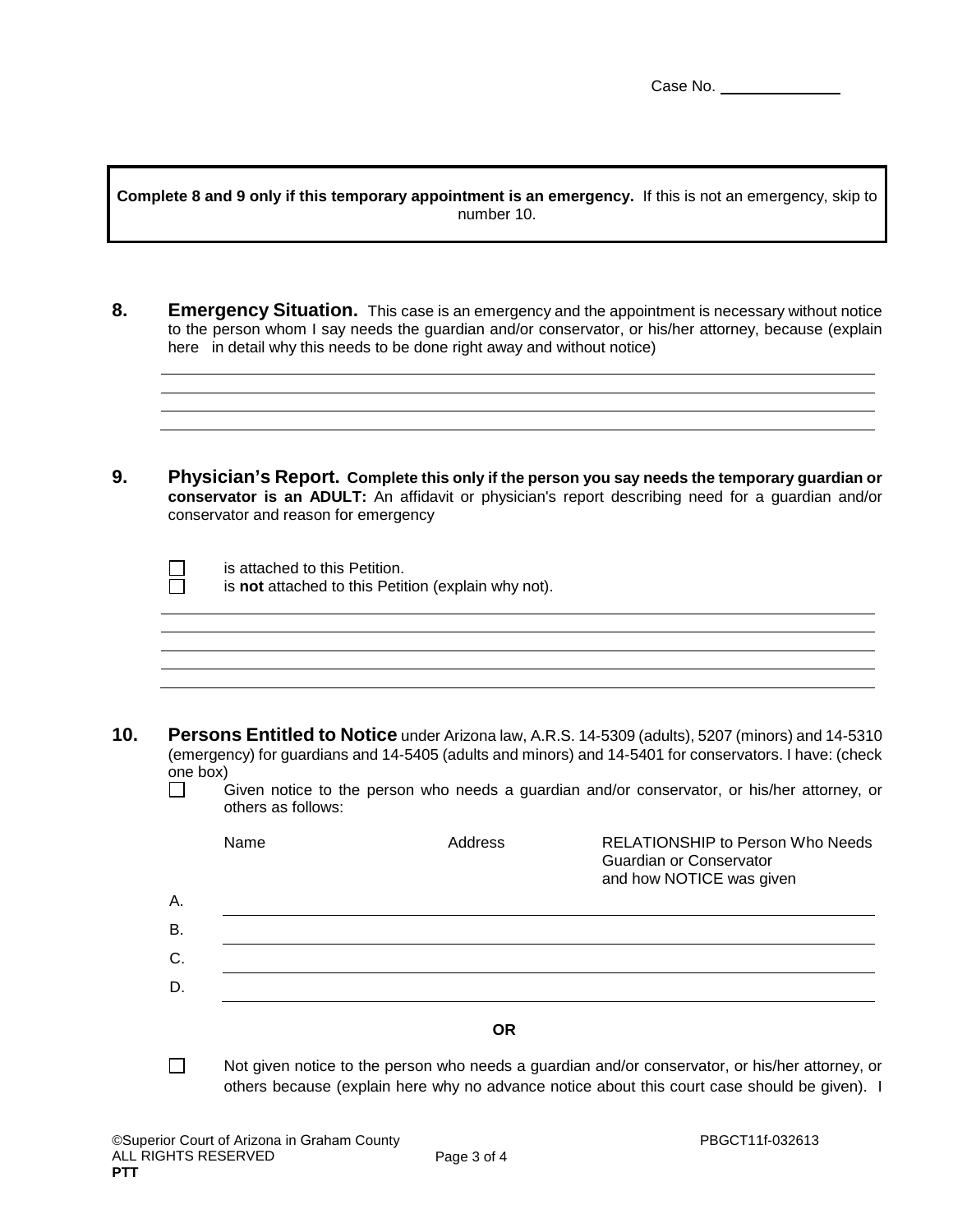| Case No. |  |
|----------|--|
|          |  |

promise I will give notice by personal service to the person who needs protection, his or her attorney, and all others required by law no later than 72 hours after the judge signs the Temporary Order:

| ------ |
|--------|
|        |
|        |
|        |
|        |
|        |
|        |
|        |
|        |
|        |
|        |
|        |
|        |
|        |
|        |
|        |
|        |
|        |
|        |
|        |
|        |
|        |
|        |

# **REQUESTS TO THE COURT:**

- 1. To find that the person about whom this petition is filed is in need of a temporary guardian and/or conservator.
- 2. **Check this box only if you are asking for an emergency appointment without notice, and have completed questions 9:**
	- $\mathcal{L}_{\mathcal{A}}$ To find that an emergency exists and this temporary order is necessary without notice to the person I say needs the guardian and/or conservator, or his/her attorney;
- 3. To appoint the person identified in this petition as the temporary guardian and/or conservator for that person until a court hearing can take place on this matter, or until further order of the court.

# **OATH OR AFFIRMATION AND VERIFICATION**

**I swear or affirm that the information on this document is true and correct under penalty of perjury.**

| Signature                            |        |    | Date |
|--------------------------------------|--------|----|------|
| Sworn to or Affirmed before me this: | (date) | b٧ |      |

My Commission Expires:

Deputy Clerk or Notary Public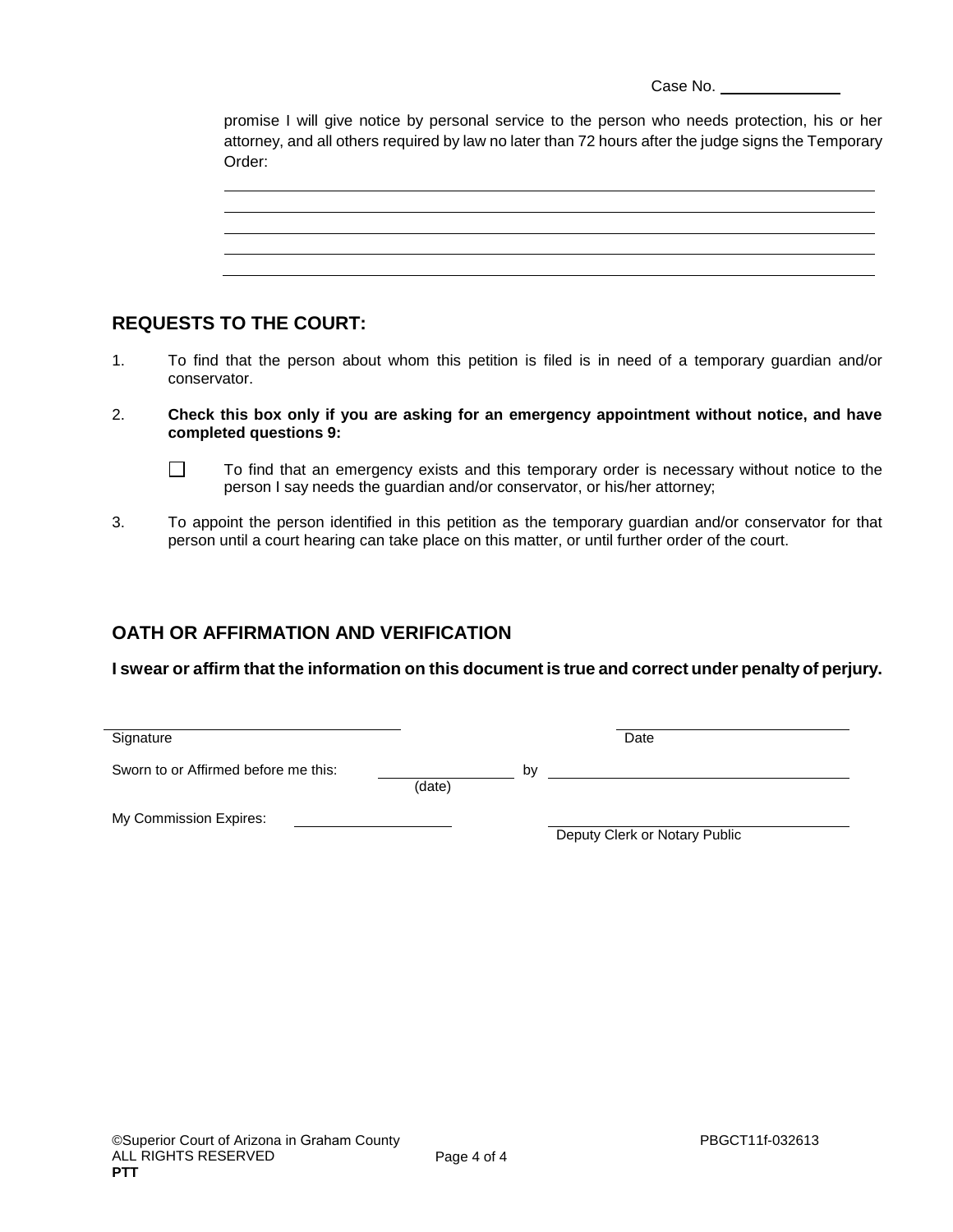| <b>Person Filing:</b>                                                                                             |                             |
|-------------------------------------------------------------------------------------------------------------------|-----------------------------|
| Address (if not protected): Manual Address (if not protected):                                                    |                             |
| City, State, Zip Code: Management City, State, Zip Code:                                                          |                             |
| Telephone: <u>www.community.community.community.community.com</u>                                                 |                             |
| Email Address: 2008. 2009. 2010. 2010. 2010. 2010. 2010. 2010. 2010. 2010. 2011. 2012. 2012. 2012. 2012. 2012.    |                             |
|                                                                                                                   |                             |
| Licensed Fiduciary Number: National Contract of Contract Contract of Contract Contract Contract On the Contract O |                             |
| Representing $\Box$ Self, without a Lawyer or $\Box$ Attorney for $\Box$ Petitioner OR                            | <b>FOR CLERK'S USE ONLY</b> |
| <b>Respondent</b>                                                                                                 |                             |

# **SUPERIOR COURT OF ARIZONA IN GRAHAM COUNTY**

**In the Matter of the Case Number: Guardianship and/or Conservatorship of:** 

**AFFIDAVIT OF PERSON TO BE APPOINTED GUARDIAN OR CONSERVATOR A.R.S. § 14-5106**

 $\overline{\phantom{a}}$  an Adult or  $\overline{\phantom{a}}$  a Minor

**INSTRUCTIONS:** As required by Arizona law A.R.S. § 14-5106, indicate whether statements 1-11 below are true or false, and provide the information requested to complete "12" and "13". Explain any "false" statements on separate page(s) and attach to this document before filing. Sign the document in the presence of a Clerk of the Court or a Notary Public, and file along with the *Petition for Appointment of Guardian and/or Conservator*.

# **UNDER PENALTY OF PERJURY, I SWEAR OR AFFIRM:**

| 1. | $\Box$ True or $\Box$ False.    | I have not been convicted of a felony in any jurisdiction.                                                                                                                                     |
|----|---------------------------------|------------------------------------------------------------------------------------------------------------------------------------------------------------------------------------------------|
| 2. | $\Box$ True or $\Box$ False.    | I have not acted as a guardian or conservator for another person for at<br>least three years before I filed this Petition.                                                                     |
| 3. | $\Box$ True or $\Box$ False.    | I know and understand the powers and duties I would have as a guardian<br>and/or conservator.                                                                                                  |
| 4. | True or □False.                 | I have not had a power of attorney for anyone for at least three years<br>before I filed this Petition.                                                                                        |
| 5. | $\Box$ True or $\Box$ False.    | To the best of my knowledge, neither I nor any business in which I have<br>an interest is listed in the Elder Abuse Registry at the Office of the Arizona<br>Attorney General.                 |
| 6. | $\exists$ True or $\Box$ False. | If I have been a guardian/conservator before, I either filed the required<br>documents on time, or within 3 months of receiving a notice from the<br>court that the report/accounting was due. |
| 7. | True or   False.                | I have never been removed by the court as a guardian or conservator.                                                                                                                           |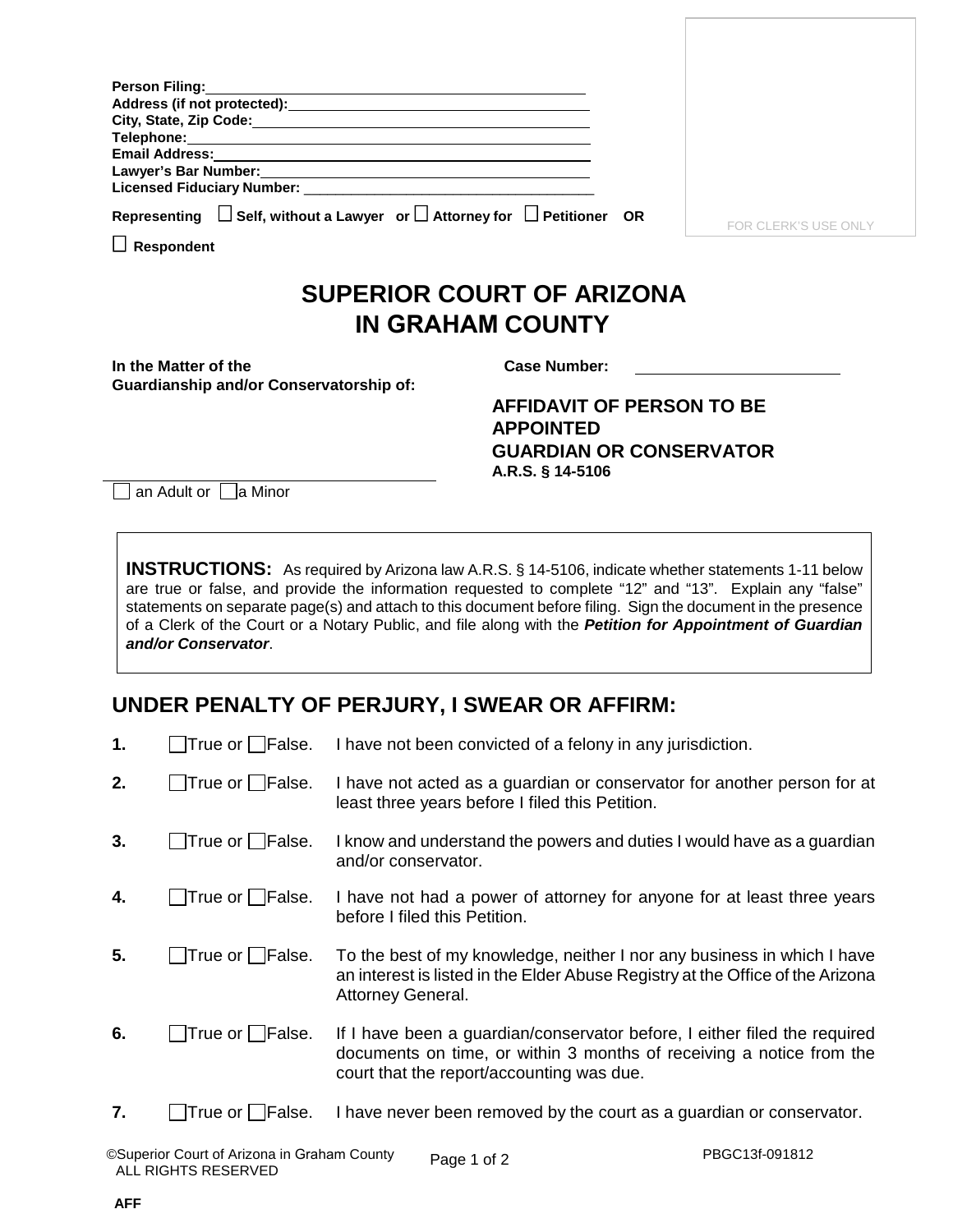Case No.

- **8.** True or False. Neither I nor any business in which I have an interest has ever received anything of value greater than a total of one hundred dollars in any one year by gift, or will, or inheritance from an individual or the estate of an individual to whom I was not related by blood or marriage and for whom I served at any time as guardian, conservator, trustee, or attorney-in-fact.
- **9.** True or False. To the best of my knowledge, neither I nor any business in which I have an interest is named as a personal representative, trustee, devisee (beneficiary of a will), or other type of beneficiary for any individual to whom I am not related by blood or marriage and for whom I have ever served as guardian, conservator, trustee, or attorney-in-fact.
- **10.** True or False. I have no interest in any business that provides housing, health care, nursing care, residential care, assisted living, home health services, or comfort care services to any individual.

(Explain every "false" above on separate page(s) and attach to this document before filing.)

#### **11. My relationship to the proposed person in need of protection is:** (Examples: parent/grandparent/sister/caregiver/friend)

**12. I met the proposed ward under the following circumstances:**

#### **OATH OR AFFIRMATION OF THE PERSON TO BE APPOINTED GUARDIAN AND/OR CONSERVATOR**

**I swear or affirm that I have read and understand the contents of this document, and that the information I have provided is true and correct to the best of my knowledge and belief.**

| Date                                     |        |    | Signature                       |
|------------------------------------------|--------|----|---------------------------------|
| Affirmed before me<br>this:              | (Date) | by | <b>Printed Name</b>             |
| My Commission Expires:<br>/Seal (below): |        |    | Deputy Clerk or □ Notary Public |

#### **NOTE: IF YOU ANSWERED "FALSE" TO ANY QUESTION ABOVE, YOU MUST ATTACH AN EXPLANATION AS INSTRUCTED ON THE NEXT PAGE. The page following is an instruction page only. Do NOT file it with the Court.**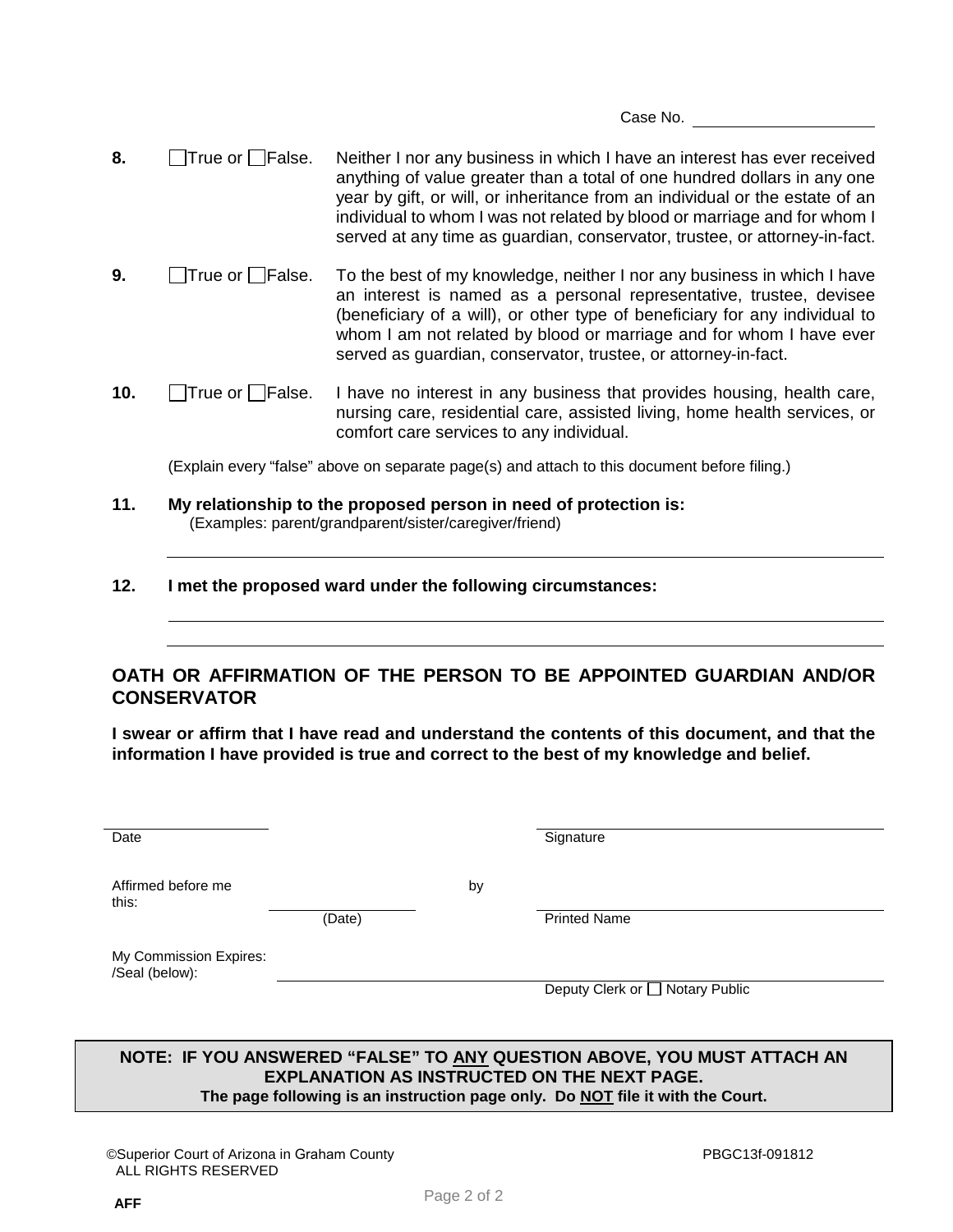Case No.

## **EXPLANATIONS THAT MUST BE ADDED TO THE AFFIDAVIT OF A PERSON WHO WANTS TO BE APPOINTED GUARDIAN OR CONSERVATOR (Required by Arizona Law: A.R.S. § 14-5106)**

For any corresponding numbered statement on the Affidavit which you marked "False", *explain the following* on a separate page or pages and attach to your Affidavit. The information provided in the attachment is covered by the same oath or affirmation and penalty of perjury as the Affidavit. *FILE THE EXPLANATIONS WITH THE AFFIDAVIT***, BUT DO NOT FILE THIS PAGE**.

- 1. As to each felony for which you have been convicted, list:
	- a. The nature of the offense.
	- b. The name and address of the sentencing court.
	- c. The case number.
	- d. The date of conviction.
	- e. The terms of the sentence.
	- f. The name and telephone number of any current probation or parole officer.

DO NOT FILE THIS SHEET WITH THE CLERK'S OFFICE

INSTRUCTION SHEET ONLY

- g. The reasons why the conviction should not disqualify you from appointment.
- 2. If you have acted as guardian or conservator within three years before filing this petition, list:
	- a. The names of individuals for whom you are currently serving, and court case numbers.
	- b. The names of individuals for whom your appointment has been terminated within the three-year period, and the court case number.
- 3. State the total number of persons for whom you have served as a guardian or conservator. If you have acted under a power of attorney for the proposed ward/protected person, explain:
	- a. The date the power of attorney was signed.
	- b. The place where it was signed.
	- c. The actions you have taken pursuant to the power of attorney.
	- d. Whether the power of attorney is currently in effect.
- 4. If you do not have the required information, please explain how you intend to obtain this information.
- 5. State the reason for such listing on Elder Abuse Registry and the name of any business in which you have an interest that is listed on the Registry**.**
- 6. List the name and location of the court and the name and case number of the files in which you were delinquent in filing the required report.
- 7. List the name and location of the court, the name and case number of each file, and the circumstances of your removal.
- 8. State the number of occasions on which you and/or any business in which you have an interest received such gifts, list and describe the gifts, the dates received, and list the value of each.
- 9. State the number of occasions on which you or any business in which you have an interest have been named as a personal representative, trustee, or other type beneficiary listed.
- 10. List the name and address of each business and the extent and nature of your interest.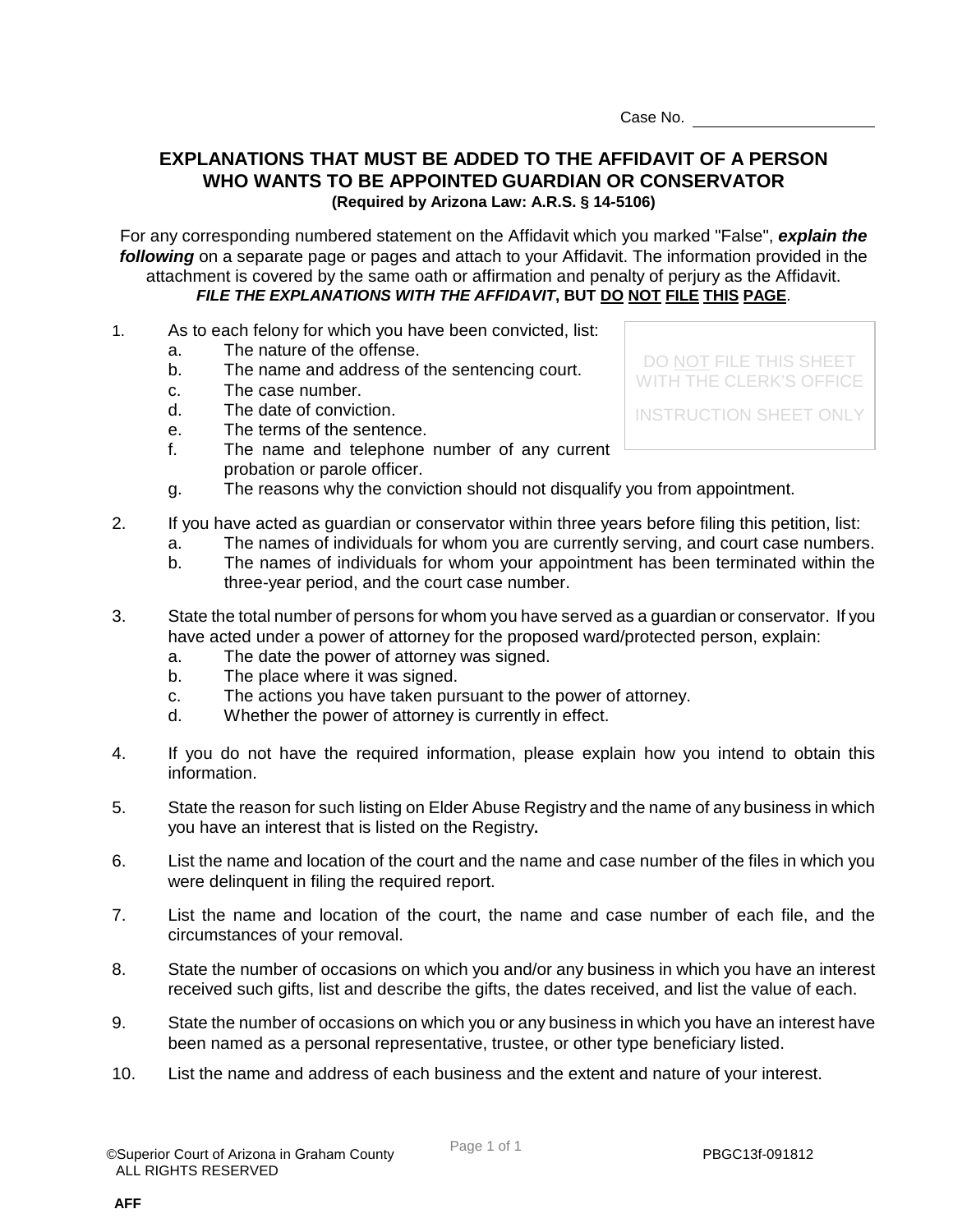|    | Person Filing: University of Allen and Allen and Allen and Allen and Allen and Allen and Allen and Allen |                                                                                                                                                                                                                                                                                                                                                                                                                                        |
|----|----------------------------------------------------------------------------------------------------------|----------------------------------------------------------------------------------------------------------------------------------------------------------------------------------------------------------------------------------------------------------------------------------------------------------------------------------------------------------------------------------------------------------------------------------------|
|    | City, State, Zip Code: Manual According to the City, State, Zip Code:                                    |                                                                                                                                                                                                                                                                                                                                                                                                                                        |
|    | Telephone: Telephone:<br><b>Email Address:</b>                                                           |                                                                                                                                                                                                                                                                                                                                                                                                                                        |
|    |                                                                                                          | <b>FOR CLERK'S USE ONLY</b>                                                                                                                                                                                                                                                                                                                                                                                                            |
|    |                                                                                                          |                                                                                                                                                                                                                                                                                                                                                                                                                                        |
|    |                                                                                                          | Representing □ Self, without a Lawyer or □ Attorney for □ Petitioner OR □ Respondent                                                                                                                                                                                                                                                                                                                                                   |
|    |                                                                                                          | <b>SUPERIOR COURT OF ARIZONA</b><br><b>GRAHAM COUNTY</b>                                                                                                                                                                                                                                                                                                                                                                               |
|    | In the Matter of (check one box or both boxes)<br>The Guardianship $\Box$ Conservatorship of             | No:<br><b>NOTICE OF HEARING REGARDING</b><br><b>TEMPORARY APPOINTMENT</b><br>(Check one box)<br>Guardianship                                                                                                                                                                                                                                                                                                                           |
|    | an Adult or<br>a Minor.                                                                                  | Guardianship and Conservatorship<br>Conservatorship                                                                                                                                                                                                                                                                                                                                                                                    |
| 1. |                                                                                                          | An important court proceeding that affects your rights has been scheduled. If you do not understand this<br>notice or the other court papers, contact an attorney for legal advice.<br>NOTICE IS GIVEN that the Petitioner has filed a Petition and other court papers with the Court. (List the<br>title of the Petition and the titles of all papers filed in the space below):                                                      |
| 2. | and other court papers:                                                                                  | <b>HEARING INFORMATION.</b> A court hearing has been scheduled to consider the matters in the Petition                                                                                                                                                                                                                                                                                                                                 |
|    | <b>HEARING DATE AND TIME:</b>                                                                            |                                                                                                                                                                                                                                                                                                                                                                                                                                        |
|    | <b>HEARING PLACE:</b>                                                                                    | 800 W. MAIN STREET, SAFFORD, AZ 85546                                                                                                                                                                                                                                                                                                                                                                                                  |
|    | <b>JUDICIAL OFFICER:</b>                                                                                 |                                                                                                                                                                                                                                                                                                                                                                                                                                        |
| 3. |                                                                                                          | <b>RESPONSE.</b> You can file a written Response to the Petition. File your original written Response with the<br>court, mail a copy of the original Response to the Petitioner(s), and provide a copy of your Response to the<br>judicial officer named above at least 5 business days before the hearing. Or, you can appear in person at the<br>hearing. You must appear at the hearing only if you wish to object to the Petition. |
|    | forth in the notice of hearing.                                                                          | If you wish to object to any part of the Petition or Motion that accompanies this notice, you must file<br>with the court a written objection describing the legal basis for your objection at least three (3) days<br>before the hearing date or you must appear in person or through an attorney at the time and place set                                                                                                           |
|    |                                                                                                          |                                                                                                                                                                                                                                                                                                                                                                                                                                        |
|    |                                                                                                          | Petitioner's Signature                                                                                                                                                                                                                                                                                                                                                                                                                 |
|    | Court of Arizona in Craham County                                                                        | $DDCCT94f$ $044400$                                                                                                                                                                                                                                                                                                                                                                                                                    |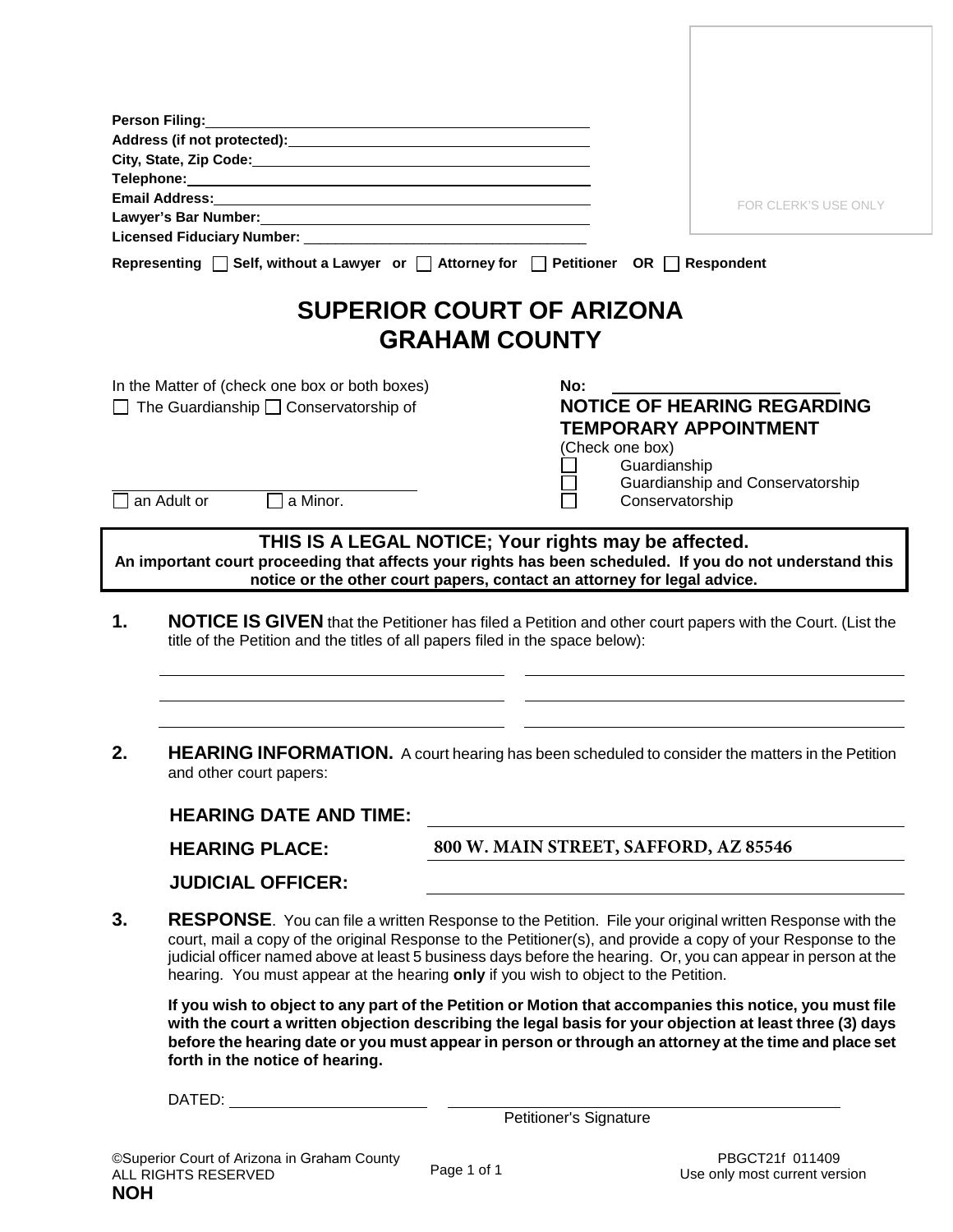|                                                                                       | FOR CLERK'S USE ONLY                                                                                                                                                                                                           |
|---------------------------------------------------------------------------------------|--------------------------------------------------------------------------------------------------------------------------------------------------------------------------------------------------------------------------------|
|                                                                                       | <b>SUPERIOR COURT OF ARIZONA</b><br>IN GRAHAM COUNTY                                                                                                                                                                           |
| In the Matter of (check one or both)<br>$\Box$ Guardianship $\Box$ Conservatorship of | Case Number: The Case of the Case of the Case of the Case of the Case of the Case of the Case of the Case of the Case of the Case of the Case of the Case of the Case of the Case of the Case of the Case of the Case of the C |
|                                                                                       | <b>TEMPORARY ORDER FOR</b>                                                                                                                                                                                                     |
|                                                                                       | (check one box)                                                                                                                                                                                                                |
|                                                                                       | <b>Guardianship and Conservatorship</b>                                                                                                                                                                                        |
| l an Adult<br>□ a Minor                                                               | Guardianship                                                                                                                                                                                                                   |
|                                                                                       |                                                                                                                                                                                                                                |
|                                                                                       | Conservatorship<br>NOTICE: This is an important court order that affects your rights. Read this order carefully. If you do not                                                                                                 |
|                                                                                       | understand this order, contact an attorney for legal advice. This appointment is not effective until "Letters of<br>Appointment" have been issued by the Clerk of the Court.                                                   |

# **THE COURT FINDS:**

 $\Box$ 

- **1. PETITION FILED.** A sworn Petition for Temporary Appointment of a Guardian and/or Conservator for the person named above was filed with the Court by the Petitioner.
- **2. PERSON TO BE PROTECTED:** The person to be protected by this order:

Is a **MINOR** whose welfare and best interests require the appointment of a Temporary **GUARDIAN** to provide for his or her continuing care and supervision;

 $\Box$ Is a **MINOR** for whom a Temporary **CONSERVATOR** is necessary because he or she has money or property that requires management or protection or has or may have business affairs which may be jeopardized by his minority, or the minor needs funds for his or her education and protection is necessary or desirable to obtain or provide funds.

 $\Box$ Is an **ADULT** who is incapacitated due to physical and/or mental disabilities, that he or she is unable to make or communicate responsible decisions concerning his or her person and that appointment of a Temporary **GUARDIAN** is necessary to provide for his or her continuing care and supervision,

 $\Box$ is an **ADULT** for whom a Temporary **CONSERVATOR** is necessary because he or she is unable to effectively manage or apply his or her estate due to physical and/or mental disabilities, confinement or disappearance, and that it is necessary to obtain or provide funds for the support, care, and welfare of the person to be protected and of those entitled to his or her support.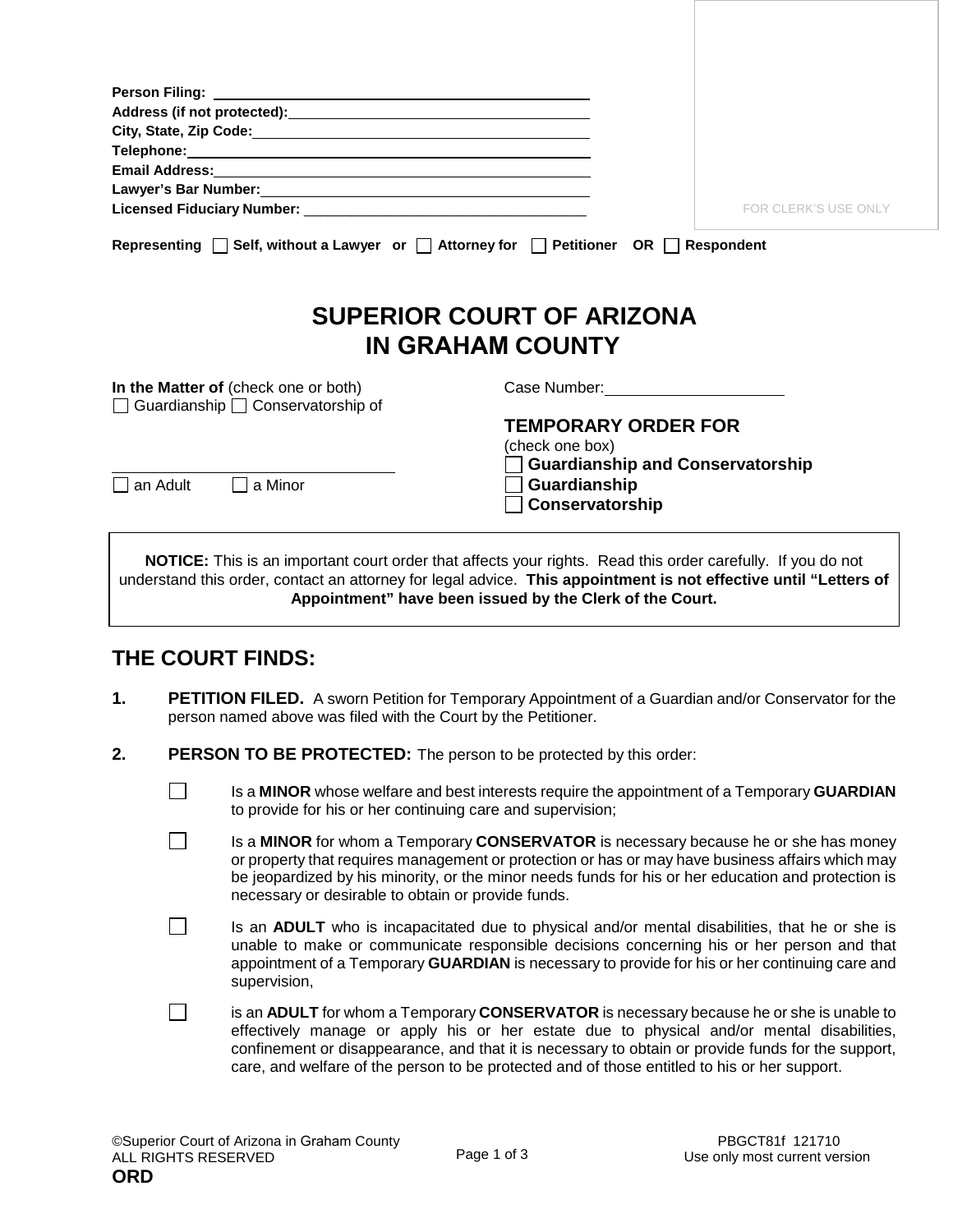- **3. NEED FOR PROTECTION.** There is sufficient evidence to support a finding of incapacity or need for protection by the person who is the subject of this order;
- **4. PERSON TO SERVE AS GUARDIAN and/or CONSERVATOR**: is competent to serve as:  $\Box$  Guardian and Conservator OR  $\Box$  Guardian OR  $\Box$  Conservator.
- **5.** There is no guardian or conservator appointed by a court to date, or this order replaces such other order;
- **6. EMERGENCY.** An emergency exists and there is need under law for the Court to enter this order immediately;
- **7. PRIOR NOTICE.** Prior notice of this order is not required to be given to the person to be protected or his or her attorney or others entitled to prior notice because all the conditions of Arizona law, ARS §14-5310 and/or 14-5401.01 have been met.
- **8. MORE THAN 30 DAYS.** For good cause, this temporary appointment may be for more than 30 days, according to Arizona Law, A.R.S. § 14-5310 (D) and or 14-5401.01(D) for the following reasons:

# **THE COURT ORDERS:**

- **1. APPOINTMENT:** is appointed as TEMPORARY Guardian and Conservator,  $OR \square$  Guardian  $OR \square$  Conservator of the above-named person pursuant to Arizona law ARS §14-5310 and/or 14-5401.01.
- **2. LETTERS:** This Order shall be filed with the Clerk of the Court, and upon filing a bond, if required, TEMPORARY LETTERS shall be issued to the Appointee in accordance with the terms of this Order and. subject to the following restrictions (if any):

- **3. NOTICE:** The appointee shall give notice to the minor and his or her parents or to the protected or incapacitated person named in the caption above, and to all others, with a copy of each of the following documents:
	- a. The Petition for Temporary Appointment with this Order;
	- b. The Petition for Permanent Appointment;
	- c. All reports, affidavits, or other documents filed in support of both Petitions.

#### **4. EMERGENCY HEARING WITHOUT NOTICE:**

 $\Box$ Personal service shall be completed no later than 72 hours after the date of this order upon the person who needs the protection, his or her attorney, and the parents of that person if the person is a minor.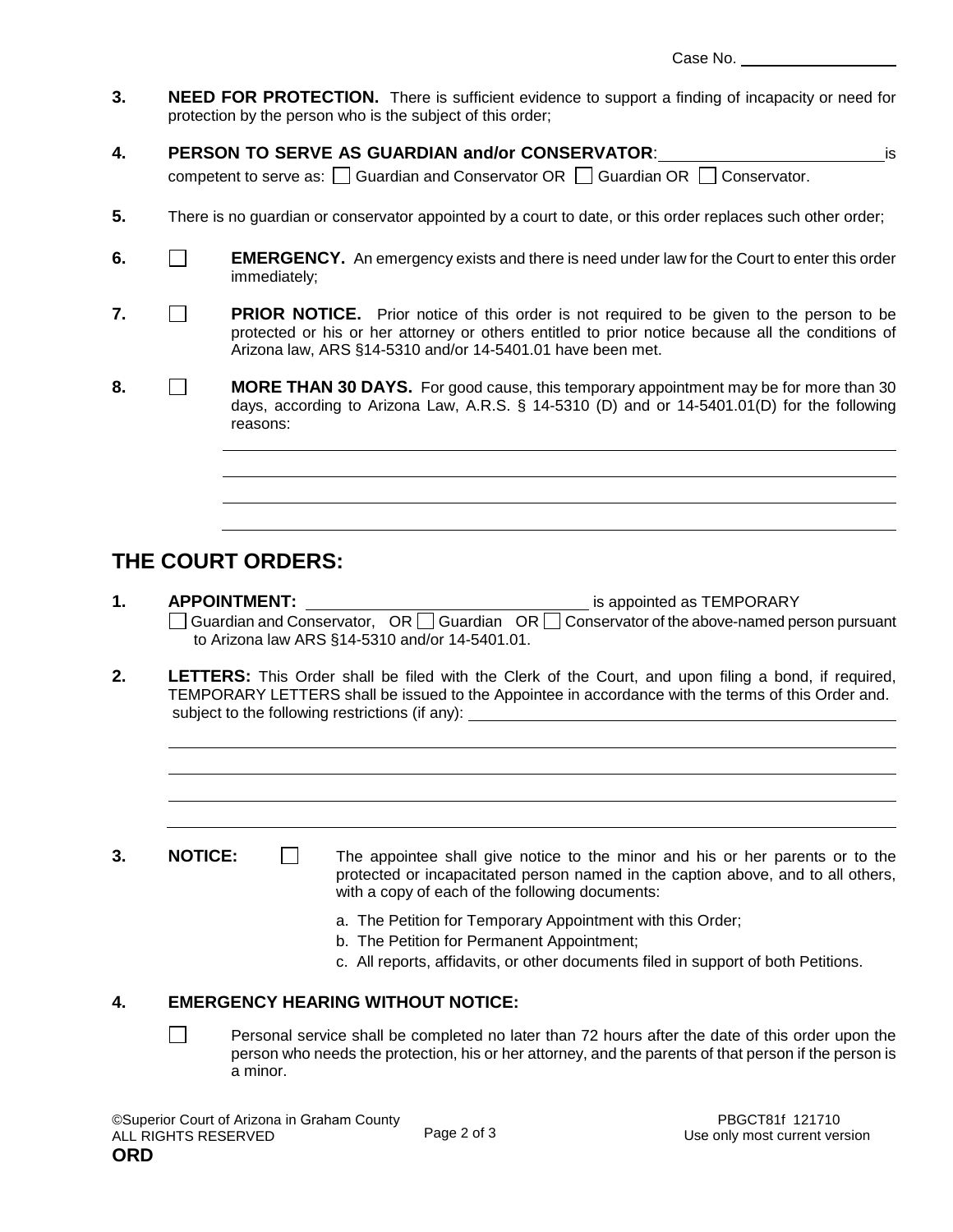**5. PROOF OF NOTICE.** Proof of Notice of Hearing shall be filed with the Clerk of the Court, Probate Registrar, as required by Arizona Law, ARS §§ 14-5310 (B) and/or 14-5401.01(B).

#### **6. THE APPOINTMENT ENDS.**

The Appointment ends on**\_\_\_\_\_\_\_\_\_\_\_\_\_\_\_\_\_\_\_\_**, 20\_\_\_, or

 $\Box$ **For good cause, this temporary appointment has been extended beyond 30 days.** 

**7. CHANGE OF ADDRESS.** The person appointed as guardian and/or conservator shall notify this Court immediately of any change in his or her address or the person protected by this order. The appointee shall be responsible for all costs resulting from his/her failure to do so.

#### **8. BOND:**

No Bond is required, OR

The Guardian and/or Conservator shall file a bond in the amount of \$ with the Clerk of the Court, Probate Registrar.

DONE IN OPEN COURT:

**JUDGE OR COMMISSIONER**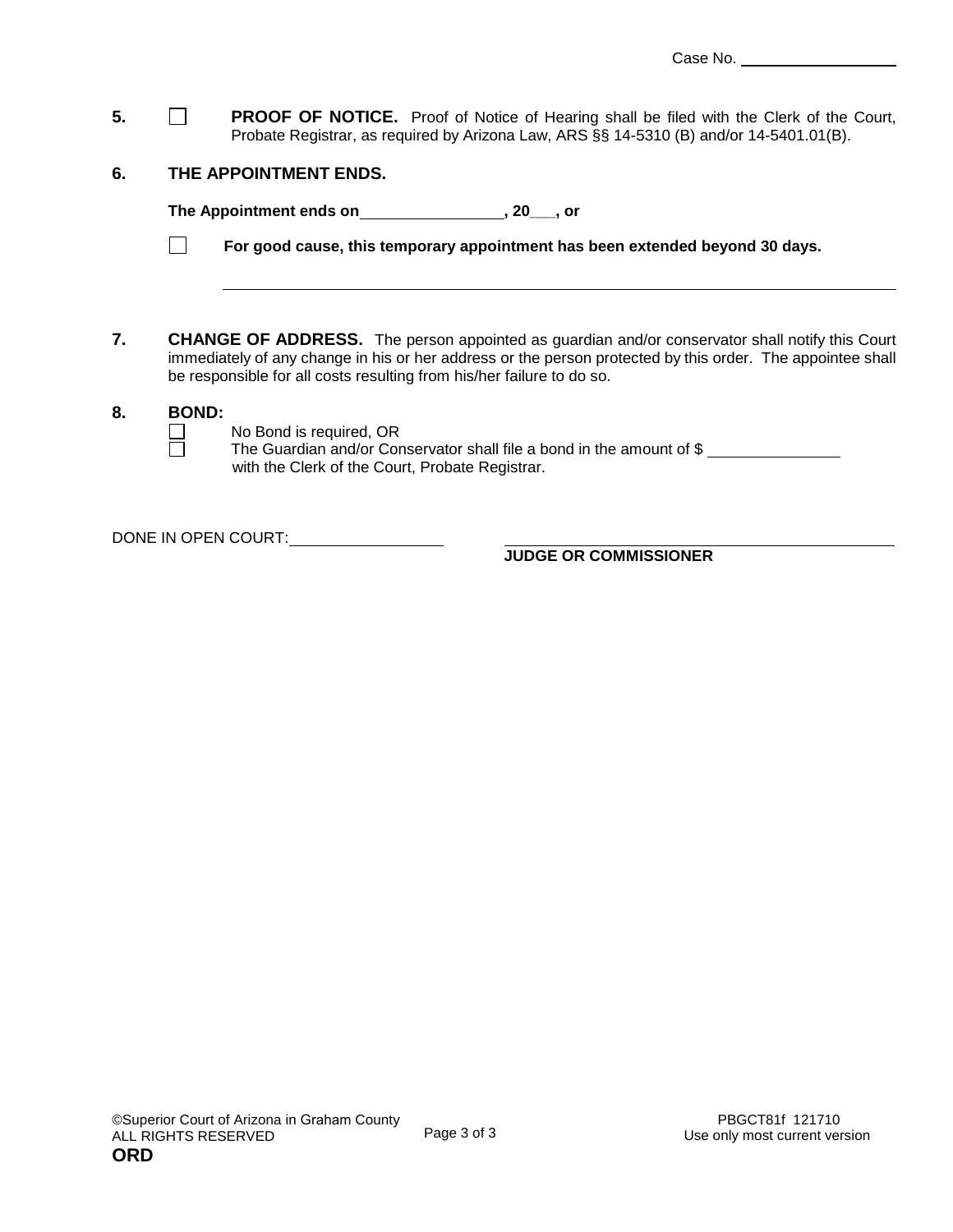| Person Filing: National Person Control of the Control of the Control of the Control of the Control of the Control of the Control of the Control of the Control of the Control of the Control of the Control of the Control of |                                                             |
|-------------------------------------------------------------------------------------------------------------------------------------------------------------------------------------------------------------------------------|-------------------------------------------------------------|
| Address (if not protected): Manual Community of the Address (if not protected):                                                                                                                                               |                                                             |
|                                                                                                                                                                                                                               |                                                             |
| Email Address: No. 2014 12:00 12:00 12:00 12:00 12:00 12:00 12:00 12:00 12:00 12:00 12:00 12:00 12:00 12:00 1                                                                                                                 |                                                             |
|                                                                                                                                                                                                                               | FOR CLERK'S USE ONLY                                        |
| Representing $\Box$ Self, without a Lawyer or $\Box$ Attorney for $\Box$ Petitioner OR $\Box$ Respondent                                                                                                                      |                                                             |
|                                                                                                                                                                                                                               | <b>SUPERIOR COURT OF</b><br><b>ARIZONA IN GRAHAM COUNTY</b> |
| In the Matter of: (check one or both)                                                                                                                                                                                         | Case Number:                                                |
| $\Box$ Guardianship $\Box$ Conservatorship                                                                                                                                                                                    | <b>LETTERS OF APPOINTMENT</b>                               |
|                                                                                                                                                                                                                               | <b>AS TEMPORARY</b><br>(Check one box)                      |
|                                                                                                                                                                                                                               | <b>Guardian and Conservator</b>                             |
| an Adult<br>a Minor                                                                                                                                                                                                           | ∣ Guardian<br><b>Conservator</b>                            |
|                                                                                                                                                                                                                               | AND ACCEPTANCE OF TEMPORARY                                 |
|                                                                                                                                                                                                                               | <b>APPOINTMENT</b>                                          |
| <b>ISSUANCE OF TEMPORARY LETTERS</b>                                                                                                                                                                                          |                                                             |
|                                                                                                                                                                                                                               |                                                             |
| <b>NAME OF PERSON APPOINTED:</b> This person (name)_<br>1.                                                                                                                                                                    |                                                             |

- **2. NAME OF PERSON WHO NEEDS GUARDIAN AND/OR CONSERVATOR:**
- **3. REASON FOR APPOINTMENT:** The person who needs a guardian and/or conservator is  $\Box$  a minor OR  $\Box$  an incapacitated adult or a ward OR  $\Box$  a protected person
- **4. LENGTH OF APPOINTMENT:**
- **5. RESTRICTIONS** that apply to this TEMPORARY appointment, by order of the court:

WITNESS: WITNESS:

By:  $\_\_$ Deputy Clerk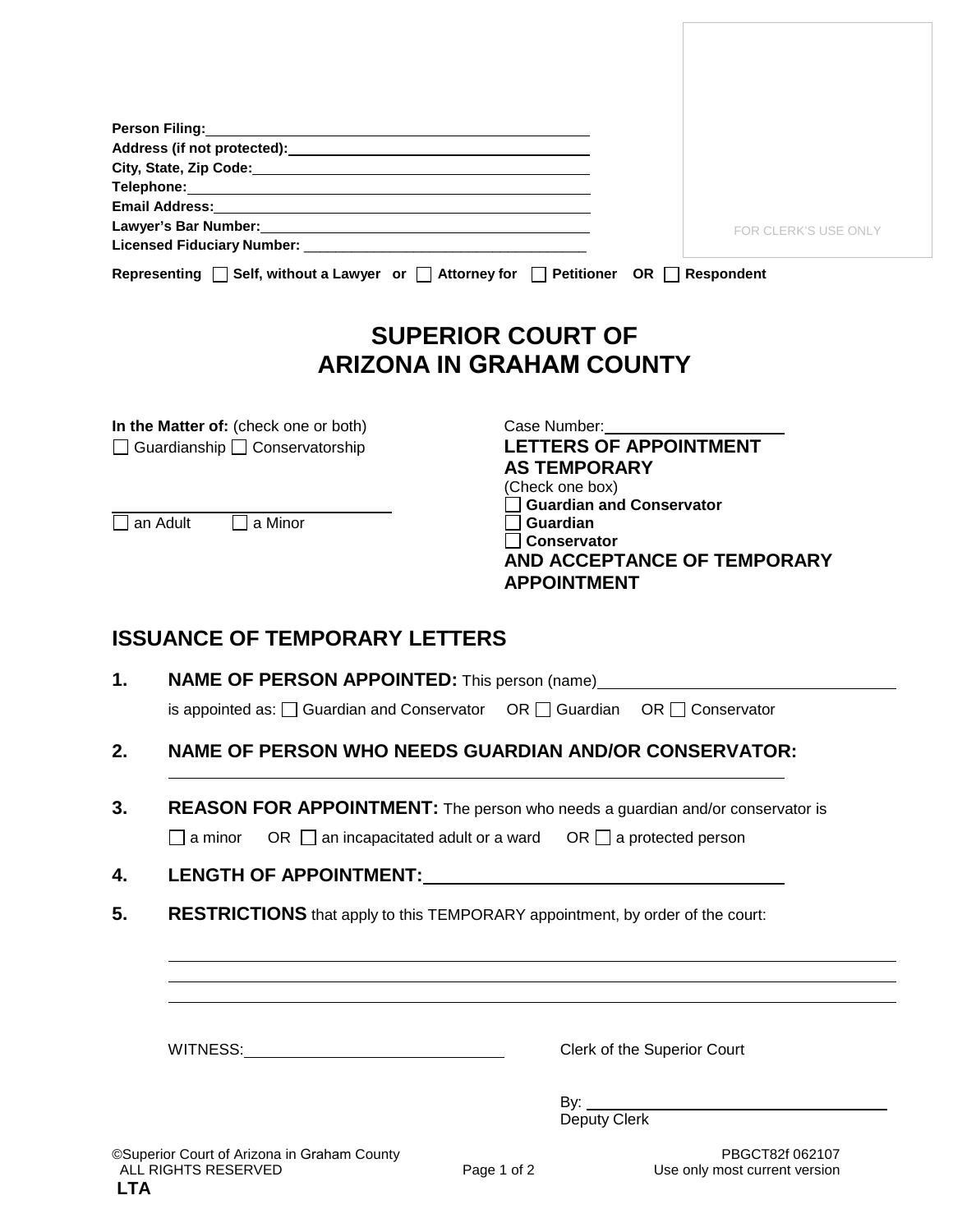|                                                                                                             |            |                            | Case No. |
|-------------------------------------------------------------------------------------------------------------|------------|----------------------------|----------|
| <b>ACCEPTANCE OF TEMPORARY APPOINTMENT</b>                                                                  |            |                            |          |
| State of Arizona<br><b>Graham County</b><br>SS.                                                             |            |                            |          |
| $I$ accept the duties as TEMPORARY $\Box$ Guardian and Conservator OR $\Box$ Guardian OR $\Box$ Conservator |            |                            |          |
| of $\overline{\phantom{a}}$                                                                                 | $(name)$ . |                            |          |
| I swear that I will perform these duties according to law.                                                  |            |                            |          |
|                                                                                                             |            |                            |          |
| <b>GUARDIAN AND/OR CONSERVATOR</b>                                                                          |            |                            |          |
| Subscribed and sworn to before me this date: by http://www.php/bytarthesize.com/                            |            |                            |          |
| My Commission Expires: _____________________                                                                |            |                            |          |
|                                                                                                             |            | Deputy Clerk/Notary Public |          |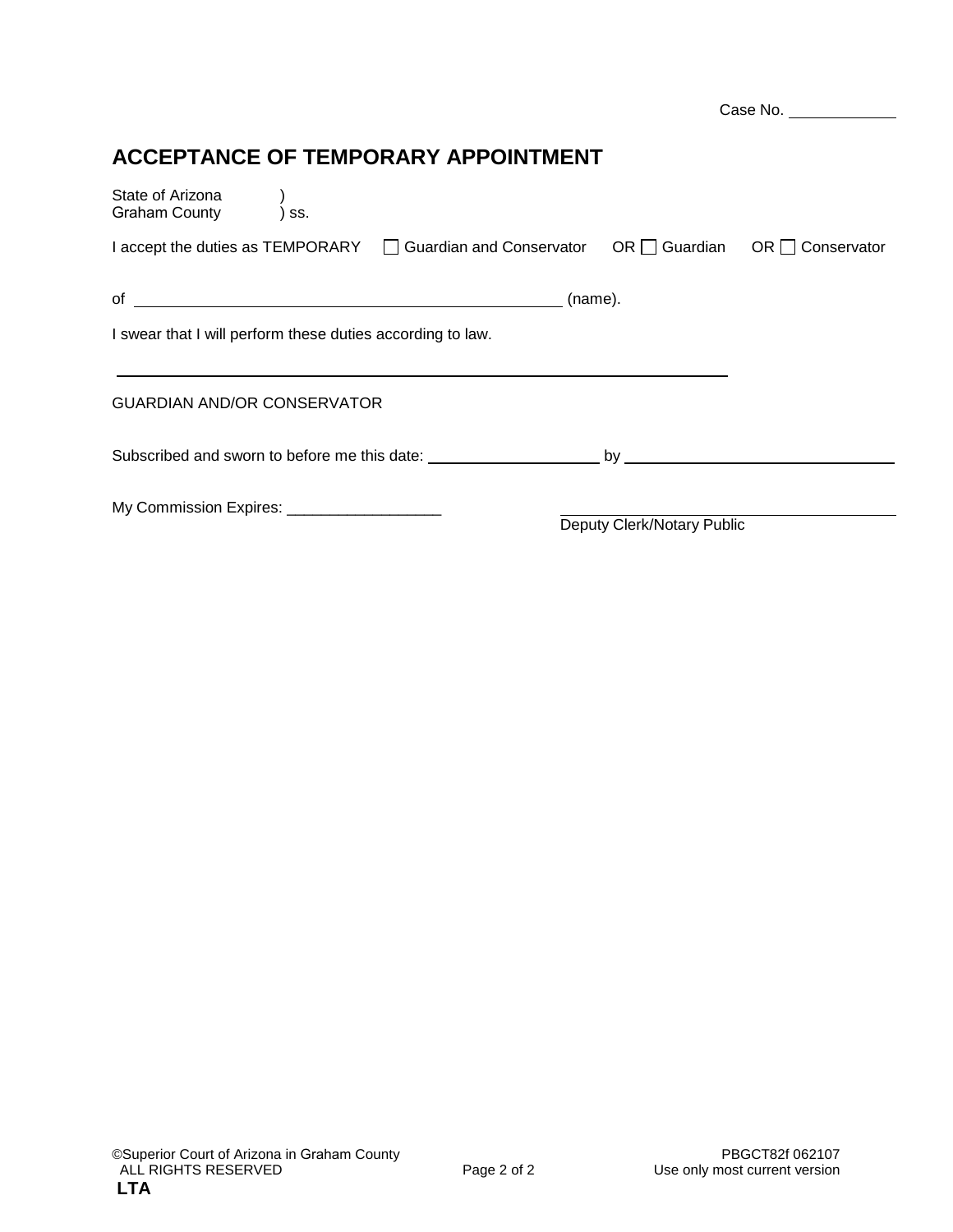|                                                                             | <b>FOR CLERK'S USE ONLY</b> |
|-----------------------------------------------------------------------------|-----------------------------|
|                                                                             |                             |
| Representing $\Box$ Self, without a Lawyer or $\Box$<br><b>Attorney for</b> | Petitioner OR Respondent    |

# **SUPERIOR COURT OF ARIZONA IN GRAHAM COUNTY**

**In the Matter of the Estate of: Case Number :**

**DECLARATION OF COMPLETION OF TRAINING for** A Deceased or Protected Person **NON-LICENSED FIDUCIARIES**

**Rule 27.1 of the Arizona Rules of Probate Procedure** requires that a person to be appointed guardian, conservator, or personal representative of an estate, who is neither a state-licensed fiduciary nor a corporation, complete a training program approved by the Supreme Court of this state before permanent **Letters of Appointment** are issued, or within 30 days of a temporary or emergency appointment.

# **UNDER PENALTY OF PERJURY**

**I state to the Court that in accord with Rule 27.1 of the Arizona Rules of Probate Procedure, I have completed the required training for non-licensed, non-corporate fiduciaries, as indicated below:** (Check all that apply and provide applicable information.)

| <b>Unlicensed Fiduciary</b> | Date completed:  |
|-----------------------------|------------------|
| Conservatorship             | Date completed:  |
| Personal Representative     | Date completed:  |
| Guardianship                | Date completed:  |
| Date:                       |                  |
|                             | <b>Signature</b> |

**Printed Name**

**INSTRUCTIONS:** Fill out this Declaration completely and provide accurate information. Make at least one copy. You will need to file the original with the Clerk of Court and provide a copy to the Probate Registrar before receiving any *permanent* letters of appointment.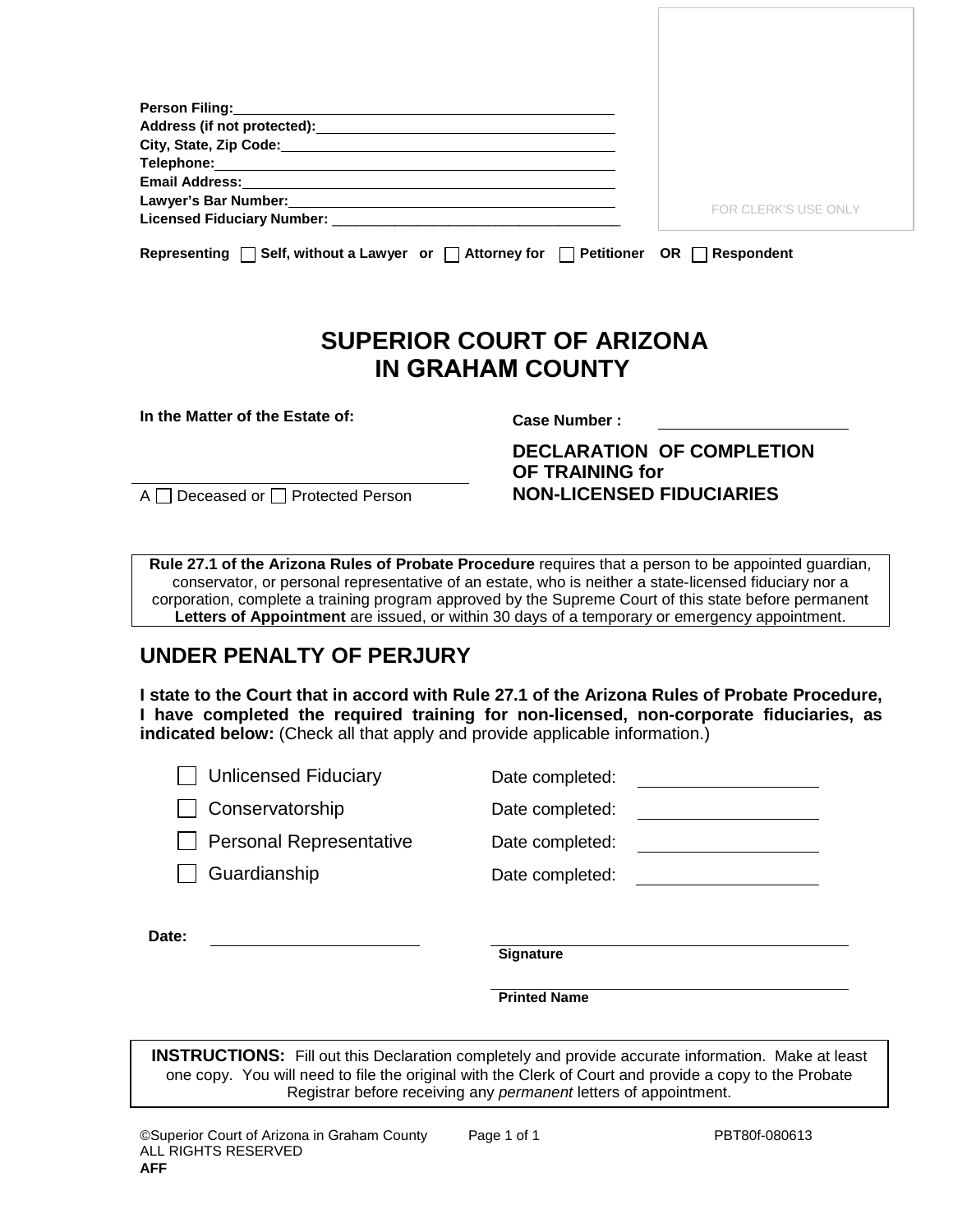| Address (if not protected): Manual Community of the Address (if not protected):                                                                                                                                                   |                                                                    |
|-----------------------------------------------------------------------------------------------------------------------------------------------------------------------------------------------------------------------------------|--------------------------------------------------------------------|
|                                                                                                                                                                                                                                   |                                                                    |
|                                                                                                                                                                                                                                   |                                                                    |
| Email Address: No. 2014 12:30 12:30 12:30 12:30 12:30 12:30 12:30 12:30 12:30 12:30 12:30 12:30 12:30 12:30 1<br>Lawyer's Bar Number: Management Communication of the United States of the United States and Communication of the | FOR CLERK'S USE ONLY                                               |
|                                                                                                                                                                                                                                   |                                                                    |
|                                                                                                                                                                                                                                   |                                                                    |
|                                                                                                                                                                                                                                   | <b>SUPERIOR COURT OF</b><br><b>ARIZONA IN GRAHAM COUNTY</b>        |
|                                                                                                                                                                                                                                   | <b>Case Number:</b>                                                |
|                                                                                                                                                                                                                                   |                                                                    |
|                                                                                                                                                                                                                                   | <b>ORDER TO GUARDIAN and</b>                                       |
| Representing $\Box$ Self, without a Lawyer or $\Box$ Attorney for $\Box$ Petitioner OR $\Box$ Respondent<br>In the Matter of the Conservatorship of                                                                               | <b>CONSERVATOR FOR AN ADULT</b>                                    |
|                                                                                                                                                                                                                                   | AND ACKNOWLEDGMENT and<br><b>INFORMATION TO INTERESTED PERSONS</b> |

**issued by the Clerk of the Superior Court.**

The welfare and best interest of the person named above ("your protected person" and "your ward") are matters of great concern to this Court. By accepting appointment as guardian and conservator you have subjected yourself to the power and supervision of the Court. This order is entered to help avoid problems and to assist you in the performance of your duties. You are required to be guided by it and comply with its provisions as relates to your duties as guardian of your ward and conservator of the estate of your protected person, as follows:

# **GUARDIANS:**

- **1.** You have powers and responsibilities similar to those of a parent of a minor child, except that you are not legally obligated to contribute to the support of your ward from your own funds.
- **2.** Unless the order appointing you provides otherwise, your duties and responsibilities include (but are not limited to) making appropriate arrangements to see that your ward's personal needs (such as food, clothing, and shelter) are met.
- **3.** You are responsible for making decisions concerning your ward's educational, social, and religious activities. If your ward is 14 years of age or older, you must take into account the ward's preferences to the extent they are known to you or can be discovered with a reasonable amount of effort.
- **4.** You are responsible for making decisions concerning your ward's medical needs. Such decisions include (but are not limited to) the decision to place your ward in a nursing home or other health care facility and the employment of doctors, nurses, or other professionals to provide for your ward's health care needs. However, you are to use the least restrictive means and environment available that meet your ward's needs.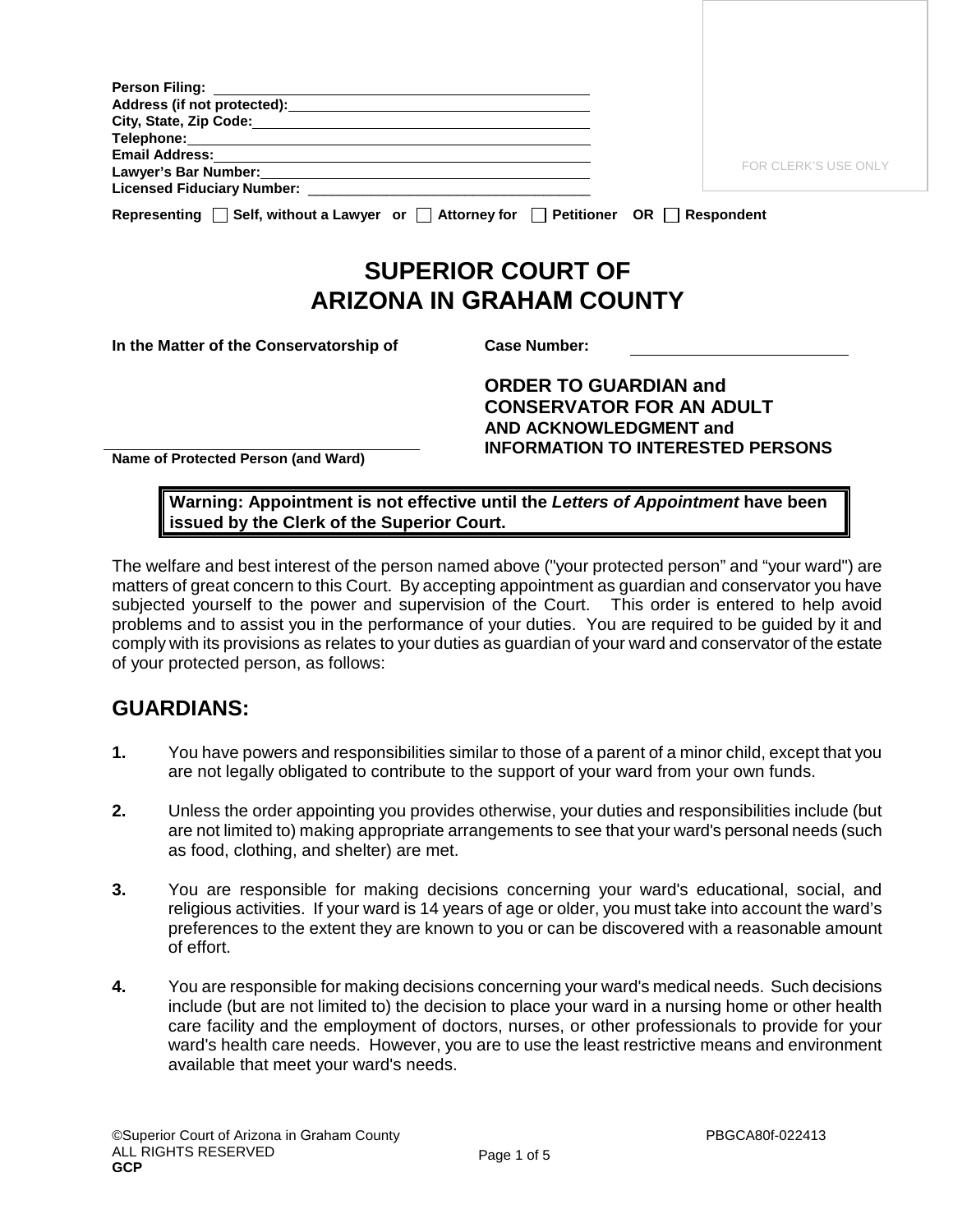**5.** You may arrange for medical care to be provided even if your ward does not wish to have it, **but you may not place your ward in a level one behavioral health facility against your ward's will unless the Court specifically has authorized you to consent to such placement.**

- **6.** If you handle any money or property belonging to your ward, you have a duty to do each of the following:
	- a. Care for and protect your ward's personal property;
	- b. Apply any money received toward your ward's current support, care, and education needs, and conserve any excess funds not spent for your ward's current support, care, and education for future needs;
	- c. Maintain your ward's funds in a separate account, distinct from your own and identified as belonging to the ward;
	- d. Maintain records of all of the ward's property received and expended during the period of the guardianship;
	- e. Account to your ward or your ward's successors at the termination of the guardianship, if requested; and,
	- f. Not purchase, lease, borrow, or use your ward's property or money for your benefit or anyone else's, without prior Court approval.
- **7.** You shall not accept any compensation of any kind for placing your ward in a particular nursing home or other care facility, for using a certain doctor, or for using a certain lawyer. "Compensation" includes, but is not necessarily limited to, direct or indirect payments of money, "kickbacks", gifts, favors, and other kinds of personal benefits.
- **8.** You are required to report annually, in writing, with respect to your ward's residence, physical and mental health, whether there still is a need for a guardian, and your ward's financial situation. Your report is due each year on the anniversary date of the **Letters of Appointment**.
- **9.** If your ward's physical address changes, you shall notify the Court by updating the **Probate Information Form** within three (**3**) days of learning of the change in your ward's physical address. If your ward dies, you shall notify the Court in writing of the ward's death within ten (**10**) days of learning that the ward has died.
- **10.** You must be conscious at all times of the needs and best interests of your ward. If the circumstances that made a guardianship necessary should end, you are responsible for petitioning to terminate the guardianship and obtaining your discharge as guardian. Even if the guardianship should terminate by operation of law, you will not be discharged from your responsibilities until you have obtained an order from this Court discharging you.
- **12.** If you should be unable to continue with your duties for any reason, you (or *your* guardian or conservator, if any) must petition the Court to accept your resignation and appoint a successor. If you should die, your personal representative or someone acting on your behalf must advise the Court and petition for the appointment of a successor.
- **13.** If you have any questions about the meaning of this order or the duties which it and the statutes impose upon you by reason of your appointment as guardian, you should consult an attorney or petition the Court for instructions.
- **14.** If you are not a certified fiduciary and are not related by blood or marriage to the ward, you are not entitled to compensation for your services as the ward's guardian and conservator. See A.R.S. §14-5651(K)(1).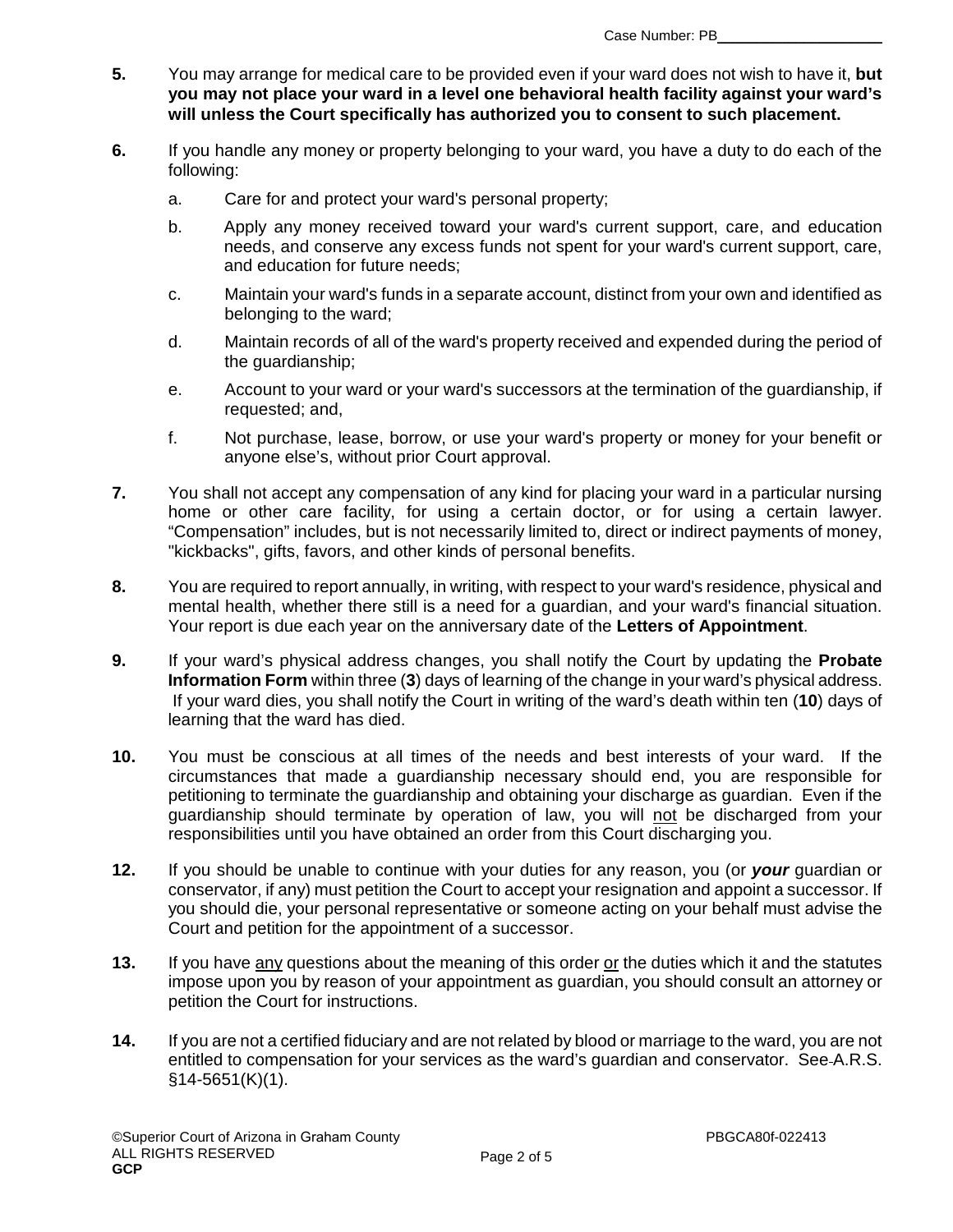# **CONSERVATORS:**

- **1.** Immediately locate, identify and inventory all of the assets of the protected person and make proper arrangements for their protection, such as changing the locks on the house, renting a safe deposit box for important documents, etc.
- **2.** Immediately begin to take title to all of the protected person's property. The property should be titled in the name of the conservatorship: "(Your name) as Conservator(s) of the estate of (Protected Person's Name), or (Protected Person's name by your name), Conservator."

In titling the protected person's property, you should take into account the protected person's existing estate plan (if any) unless the court orders you to do otherwise. If you have any question as to how you should title an asset (including whether you should maintain an existing account, or establish a new account that has a POD (payable on death) beneficiary designation or a trust account), you should consult with a qualified attorney or request instructions from the court.

- **3.** If the Court has ordered you to place funds in a restricted account, you must immediately file a receipt from the bank or financial institution showing that you have deposited the money in an account which the bank has restricted in accordance with the Court order. The receipt should include the name and address of the financial institution, the type of account, the account number and the amount deposited.
- **4.** Record certified copies of your **Letters of Appointment** with the County Recorder in each county where the protected person owns property in order to protect title to those properties. If the protected person owns property in another state, record the **Letters** in the county in the state where the property is located as well.
- **5.** File your formal inventory with the Court *no more than* **90 days** after your **Letters of Appointment**, whether temporary or permanent, were first issued. If you are filing it without an attorney, be sure to put the case name and number on all papers you file with the Court.
- **6.** Keep detailed records of all receipts and expenditures you make on behalf of the protected person, including bills, receipts, bank statements, tax returns, bills of sale, promissory notes, etc. Open a separate conservatorship checking account for deposit of your protected person's income and other receipts, and payment of all bills and expenses. Avoid dealing in cash and do not write checks to "cash".
- **7.** Unless ordered otherwise by the court, you must establish and file a budget, pay the protected person's debts when they become due, and properly invest the protected person's assets. You may hire accountants, attorneys and other advisors to help you carry out your duties as the size and the extent of the conservatorship estate may dictate.
- **8.** Keep detailed records of the time you are spending in identifying, managing and protecting the conservatorship estate in case you later decide to ask the Court to be paid for your time from the conservatorship estate. Rule 33 (A) of the Arizona Rules of Probate Procedure and Arizona Revised Statutes § 14-5109 require that you provide written notice of the basis for any claim for compensation.

#### **9. File annual accountings** with the Court.

A. Unless otherwise ordered by the Court, your first accounting must reflect all activity relating to the conservatorship from the date your letters of appointment as conservator*,* whether temporary or permanent, were first issued through and including the last day of the ninth month after the date your letters of appointment as permanent conservator were issued. The accounting must be filed with the court on or before the first anniversary date of the issuance of your letters of permanent appointment as conservator.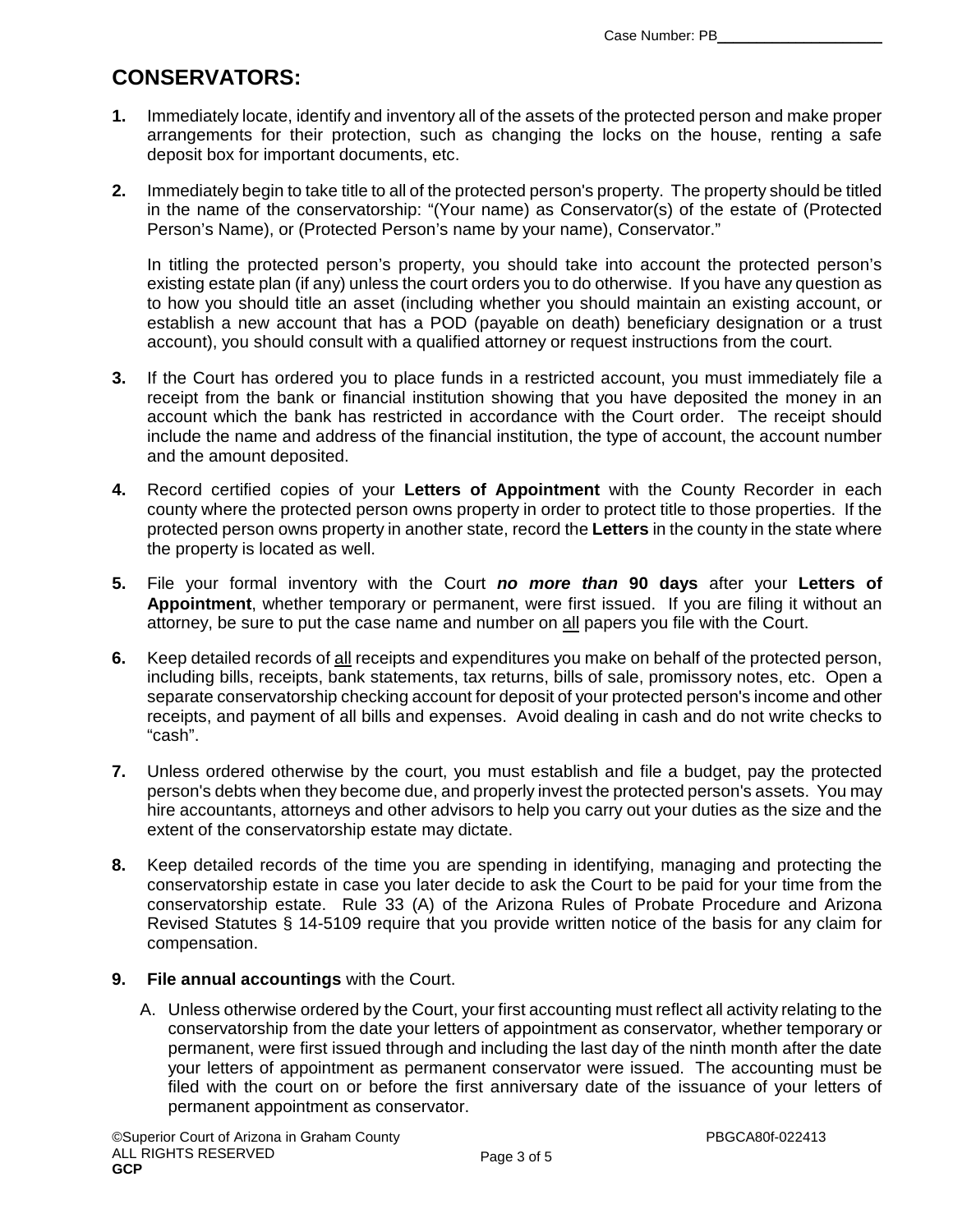- B. Unless otherwise ordered by the Court, all subsequent accountings shall reflect all activity relating to the conservatorship estate from the ending date of the most recent previously filed accounting through and including the last date of the twelfth month thereafter, and must be filed with the court on or before the anniversary date of the issuance of your letters of appointment as conservator.
- C. **Each accounting must list** all conservatorship property at the beginning of the accounting period and the conservatorship property at the end of the accounting period. It must describe all money and property received or paid out by you during the accounting period. As to money and property received, the accounting must state the date received, the source (who or where it came from), for what purpose, and the amount or value received. As to money and property disbursed (paid out), you must provide the date of each disbursement, who the money or property went to, for what purpose, and the amount or value of the disbursement. With each accounting, you also must submit a bank statement or financial account statement that supports the ending balances of each account shown on the accounting.
- **10. NEVER** use any of the protected person's money or property for any reason other than the protected person's direct benefit. You may not profit in any way from access to the protected person's assets. You have a legal duty of fairness and impartiality to the protected person. Neither you or your friends, nor other family members may profit by dealing in the assets of the conservatorship estate. You must be cautious and prudent in investing the protected person's assets.
- **11.** You must make reasonable efforts to determine the preferences of the protected person regarding all decisions the fiduciary is empowered to make. You must not make speculative investments. Do not purchase merchandise or services which the protected person would have considered extravagant or inappropriate for his/her lifestyle prior to your appointment. Use the assets to maintain the safety, health and comfort of the protected person, bearing in mind that the protected person may have no additional sources of income for the remainder of his/her life.
- **12.** The conservatorship terminates only upon the entry of a court order terminating the conservatorship. The court will enter such an order only after you, the protected person, or another interested person files a petition requesting the conservatorship be terminated. The petition should be filed if the protected person no longer needs a conservator because his or her disability has ceased, the estate has been exhausted, or the protected person has died. If the protected person is a minor who is not in need of protection as an adult, the petition should be filed when the minor reaches the age of 18. Unless otherwise ordered by the court, before you can be discharged of liability in connection with the conservatorship and before your bond, if any, is released, you will need to either **file a final accounting** with the court, *or if the protected person has died,* and unless prohibited by order of the court, you may choose to instead **file a verified** (notarized) **statement,** that meets all the requirements of Arizona law, A.R.S. § 14-5419.
- **13.** If you have any questions as to your duties as a conservator, contact an attorney who handles conservatorships **before** taking any action.
- **14.** WITHIN THIRTY (**30**) DAYS AFTER YOUR LETTERS OF CONSERVATOR ARE ISSUED, YOU MUST MAIL A COPY OF **THIS ORDER** TO THE FOLLOWING:
- A. YOUR PROTECTED PERSON;
- B. YOUR PROTECTED PERSON'S ATTORNEY, SPOUSE, PARENTS, AND ADULT CHILDREN;
- C. YOUR PROTECTED PERSON'S GUARDIAN IF ONE HAS BEEN APPOINTED; AND
- D. ANY PERSON WHO HAS FILED A DEMAND FOR NOTICE IN THIS MATTER.